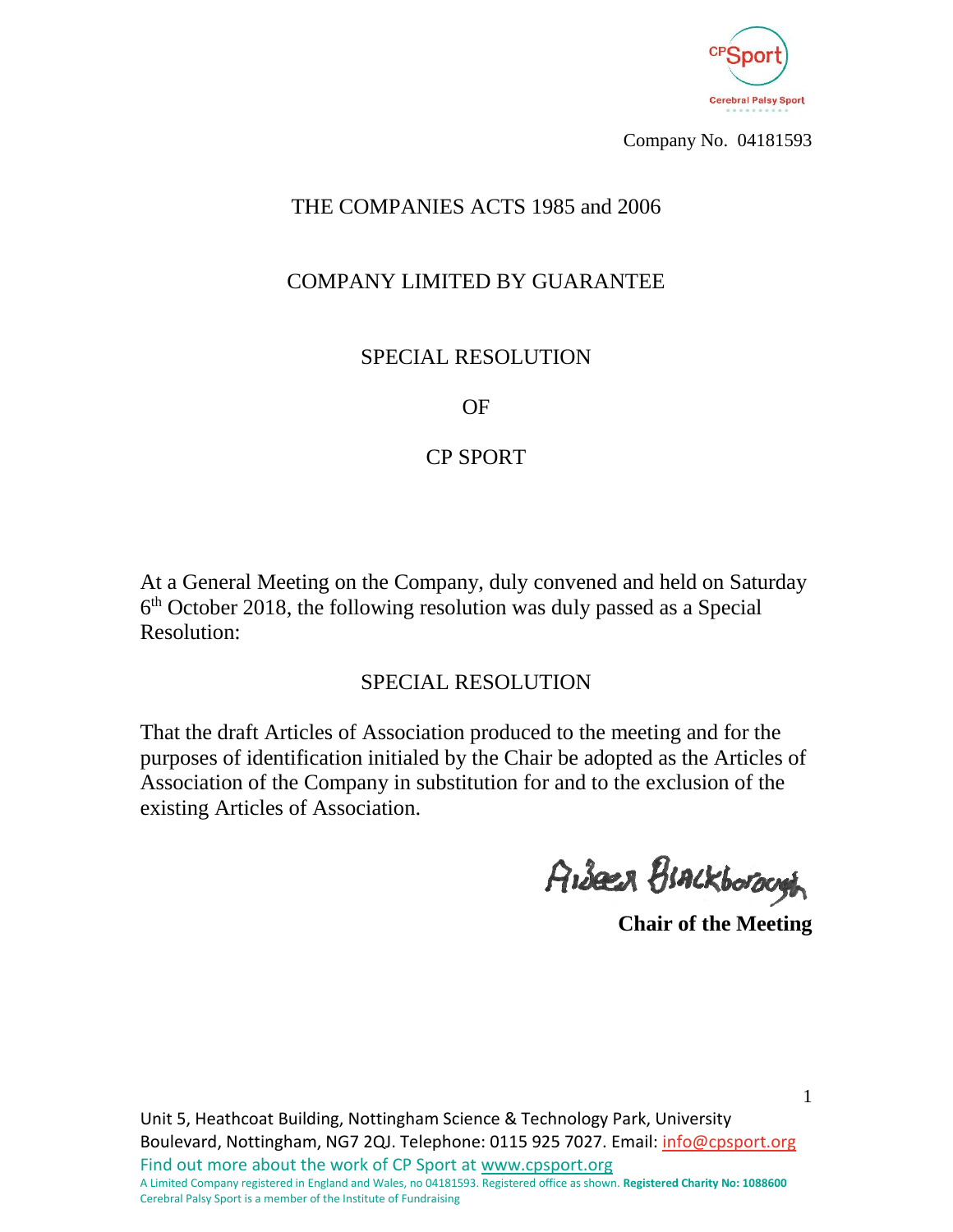

# THE COMPANIES ACTS 1985 and 2006

# COMPANY LIMITED BY GUARANTEE AND NOT HAVING A SHARE CAPITAL

# ARTICLES OF ASSOCIATION

of

# CP SPORT

Adopted by Special Resolution dated 6<sup>th</sup> October 2018

# INDEX TO THE ARTICLES

#### [PART 1](http://www.opsi.gov.uk/si/si2008/uksi_20083229_en_6#sch2-pt1)

[INTERPRETATION AND LIMITATION OF LIABILITY](http://www.opsi.gov.uk/si/si2008/uksi_20083229_en_6#sch2-pt1)

[1.](http://www.opsi.gov.uk/si/si2008/uksi_20083229_en_6#sch2-pt1-l1g58) [Defined terms](http://www.opsi.gov.uk/si/si2008/uksi_20083229_en_6#sch2-pt1-l1g58)

[2.](http://www.opsi.gov.uk/si/si2008/uksi_20083229_en_6#sch2-pt1-l1g59) [Liability of members](http://www.opsi.gov.uk/si/si2008/uksi_20083229_en_6#sch2-pt1-l1g59)

[PART 2](http://www.opsi.gov.uk/si/si2008/uksi_20083229_en_6#sch2-pt2) **OBJECTS** 3. Objects

PART<sub>3</sub> **POWERS** 4. Powers of the company 5. Restrictions

# [PART 4](http://www.opsi.gov.uk/si/si2008/uksi_20083229_en_6#sch2-pt2) **[DIRECTORS](http://www.opsi.gov.uk/si/si2008/uksi_20083229_en_6#sch2-pt2)**

#### [DIRECTORS' POWERS AND RESPONSIBILITIES](http://www.opsi.gov.uk/si/si2008/uksi_20083229_en_6#sch2-pt2-ch1)

- 6. [Directors' general authority](http://www.opsi.gov.uk/si/si2008/uksi_20083229_en_6#sch2-pt2-ch1-l1g60)
- 7. [Members' reserve power](http://www.opsi.gov.uk/si/si2008/uksi_20083229_en_6#sch2-pt2-ch1-l1g61)
- 8. [Directors may delegate](http://www.opsi.gov.uk/si/si2008/uksi_20083229_en_6#sch2-pt2-ch1-l1g62)
- 9. [Committees](http://www.opsi.gov.uk/si/si2008/uksi_20083229_en_6#sch2-pt2-ch1-l1g63)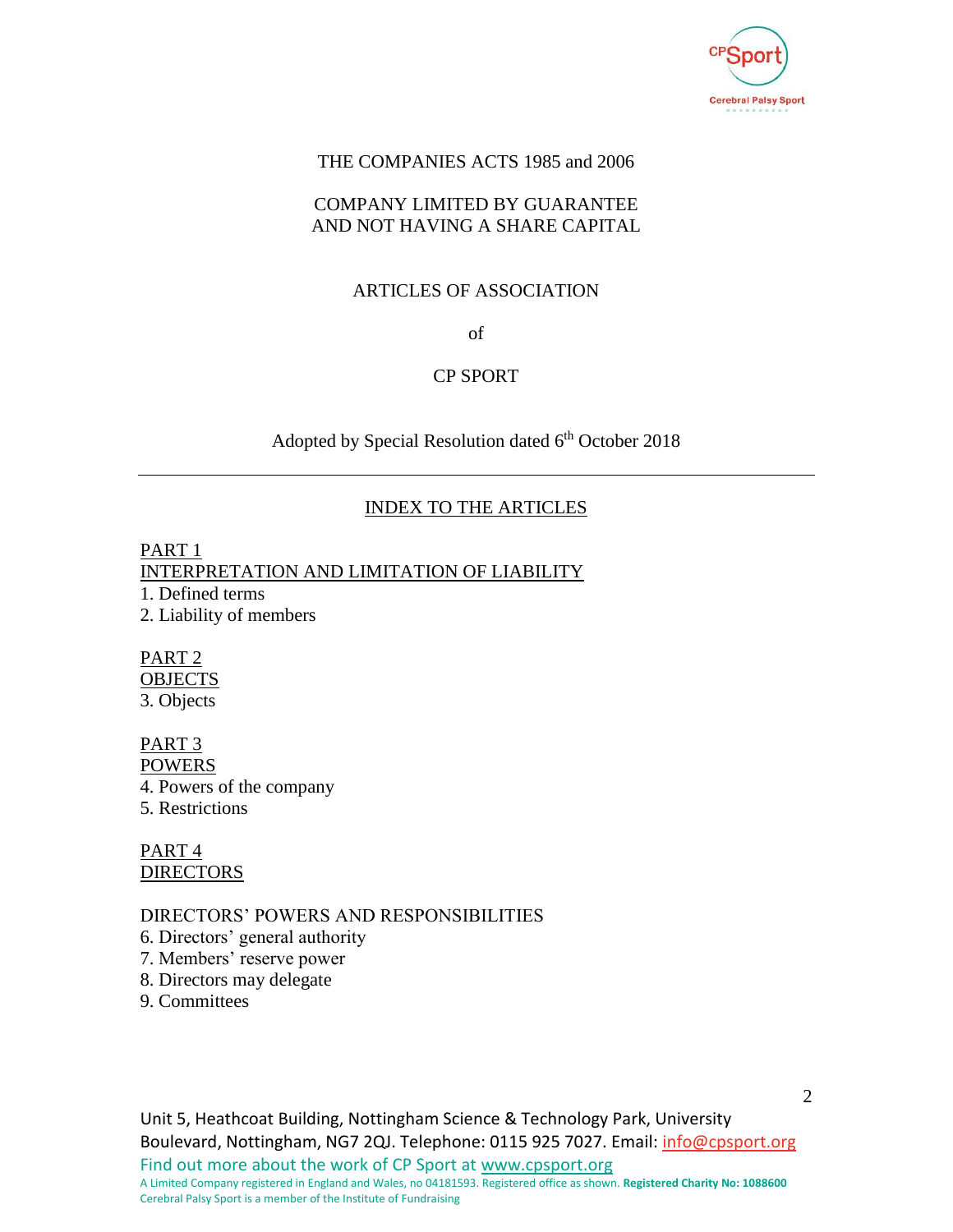

# [DECISION-MAKING BY DIRECTORS](http://www.opsi.gov.uk/si/si2008/uksi_20083229_en_6#sch2-pt2-ch2)

- 10. [Directors to take decisions collectively](http://www.opsi.gov.uk/si/si2008/uksi_20083229_en_6#sch2-pt2-ch2-l1g64)
- 11. [Unanimous decisions](http://www.opsi.gov.uk/si/si2008/uksi_20083229_en_6#sch2-pt2-ch2-l1g65)
- 12. [Calling a directors' meeting](http://www.opsi.gov.uk/si/si2008/uksi_20083229_en_6#sch2-pt2-ch2-l1g66)
- [13.](http://www.opsi.gov.uk/si/si2008/uksi_20083229_en_6#sch2-pt2-ch2-l1g67) [Participation in directors' meetings](http://www.opsi.gov.uk/si/si2008/uksi_20083229_en_6#sch2-pt2-ch2-l1g67)
- [14.](http://www.opsi.gov.uk/si/si2008/uksi_20083229_en_6#sch2-pt2-ch2-l1g68) [Quorum for directors' meetings](http://www.opsi.gov.uk/si/si2008/uksi_20083229_en_6#sch2-pt2-ch2-l1g68)
- [15.](http://www.opsi.gov.uk/si/si2008/uksi_20083229_en_6#sch2-pt2-ch2-l1g69) [Chairing of directors' meetings](http://www.opsi.gov.uk/si/si2008/uksi_20083229_en_6#sch2-pt2-ch2-l1g69)
- [16.](http://www.opsi.gov.uk/si/si2008/uksi_20083229_en_6#sch2-pt2-ch2-l1g70) [Casting](http://www.opsi.gov.uk/si/si2008/uksi_20083229_en_6#sch2-pt2-ch2-l1g70) vote
- [17.](http://www.opsi.gov.uk/si/si2008/uksi_20083229_en_6#sch2-pt2-ch2-l1g71) [Conflicts of interest](http://www.opsi.gov.uk/si/si2008/uksi_20083229_en_6#sch2-pt2-ch2-l1g71)
- [18.](http://www.opsi.gov.uk/si/si2008/uksi_20083229_en_6#sch2-pt2-ch2-l1g72) [Records of decisions to be kept](http://www.opsi.gov.uk/si/si2008/uksi_20083229_en_6#sch2-pt2-ch2-l1g72)
- [19.](http://www.opsi.gov.uk/si/si2008/uksi_20083229_en_6#sch2-pt2-ch2-l1g73) [Directors' discretion to make further rules](http://www.opsi.gov.uk/si/si2008/uksi_20083229_en_6#sch2-pt2-ch2-l1g73)

# [APPOINTMENT OF DIRECTORS](http://www.opsi.gov.uk/si/si2008/uksi_20083229_en_6#sch2-pt2-ch3)

- 20. Number of directors
- 21. Constitution of the Board
- 22 & 23 [Termination of director's appointment](http://www.opsi.gov.uk/si/si2008/uksi_20083229_en_6#sch2-pt2-ch3-l1g75)
- 24. [Directors' remuneration](http://www.opsi.gov.uk/si/si2008/uksi_20083229_en_6#sch2-pt2-ch3-l1g76)
- [25.](http://www.opsi.gov.uk/si/si2008/uksi_20083229_en_6#sch2-pt2-ch3-l1g77) [Directors' expenses](http://www.opsi.gov.uk/si/si2008/uksi_20083229_en_6#sch2-pt2-ch3-l1g77)

#### [PART 5](http://www.opsi.gov.uk/si/si2008/uksi_20083229_en_7#sch2-pt3) [MEMBERS](http://www.opsi.gov.uk/si/si2008/uksi_20083229_en_7#sch2-pt3)

# [BECOMING AND CEASING TO BE A MEMBER](http://www.opsi.gov.uk/si/si2008/uksi_20083229_en_7#sch2-pt3-ch1)

- [26.](http://www.opsi.gov.uk/si/si2008/uksi_20083229_en_7#sch2-pt3-ch1-l1g78) [Applications for membership](http://www.opsi.gov.uk/si/si2008/uksi_20083229_en_7#sch2-pt3-ch1-l1g78)
- [27.](http://www.opsi.gov.uk/si/si2008/uksi_20083229_en_7#sch2-pt3-ch1-l1g79) [Termination of membership](http://www.opsi.gov.uk/si/si2008/uksi_20083229_en_7#sch2-pt3-ch1-l1g79)

#### [ORGANISATION OF GENERAL MEETINGS](http://www.opsi.gov.uk/si/si2008/uksi_20083229_en_7#sch2-pt3-ch2)

- [28.](http://www.opsi.gov.uk/si/si2008/uksi_20083229_en_7#sch2-pt3-ch2-l1g80) [Attendance and speaking at general meetings](http://www.opsi.gov.uk/si/si2008/uksi_20083229_en_7#sch2-pt3-ch2-l1g80)
- [29.](http://www.opsi.gov.uk/si/si2008/uksi_20083229_en_7#sch2-pt3-ch2-l1g81) [Quorum for general meetings](http://www.opsi.gov.uk/si/si2008/uksi_20083229_en_7#sch2-pt3-ch2-l1g81)
- 30. Secretary
- 31. [Chairing general meetings](http://www.opsi.gov.uk/si/si2008/uksi_20083229_en_7#sch2-pt3-ch2-l1g82)
- 32. [Attendance and speaking by directors and non-members](http://www.opsi.gov.uk/si/si2008/uksi_20083229_en_7#sch2-pt3-ch2-l1g83)
- 33. [Adjournment](http://www.opsi.gov.uk/si/si2008/uksi_20083229_en_7#sch2-pt3-ch2-l1g84)

#### [VOTING AT GENERAL MEETINGS](http://www.opsi.gov.uk/si/si2008/uksi_20083229_en_7#sch2-pt3-ch3)

- 34. [Voting: general](http://www.opsi.gov.uk/si/si2008/uksi_20083229_en_7#sch2-pt3-ch3-l1g85)
- 35. [Errors and disputes](http://www.opsi.gov.uk/si/si2008/uksi_20083229_en_7#sch2-pt3-ch3-l1g86)
- [36.](http://www.opsi.gov.uk/si/si2008/uksi_20083229_en_7#sch2-pt3-ch3-l1g87) [Poll votes](http://www.opsi.gov.uk/si/si2008/uksi_20083229_en_7#sch2-pt3-ch3-l1g87)
- [37.](http://www.opsi.gov.uk/si/si2008/uksi_20083229_en_7#sch2-pt3-ch3-l1g88) [Content of proxy notices](http://www.opsi.gov.uk/si/si2008/uksi_20083229_en_7#sch2-pt3-ch3-l1g88)
- [38.](http://www.opsi.gov.uk/si/si2008/uksi_20083229_en_7#sch2-pt3-ch3-l1g89) [Delivery of proxy notices](http://www.opsi.gov.uk/si/si2008/uksi_20083229_en_7#sch2-pt3-ch3-l1g89)
- [39.](http://www.opsi.gov.uk/si/si2008/uksi_20083229_en_7#sch2-pt3-ch3-l1g90) [Amendments to resolutions](http://www.opsi.gov.uk/si/si2008/uksi_20083229_en_7#sch2-pt3-ch3-l1g90)

# WRITTEN RESOLUTIONS

40. Written resolutions

Unit 5, Heathcoat Building, Nottingham Science & Technology Park, University Boulevard, Nottingham, NG7 2QJ. Telephone: 0115 925 7027. Email: [info@cpsport.org](mailto:info@cpsport.org) Find out more about the work of CP Sport at [www.cpsport.org](http://www.cpsport.org/)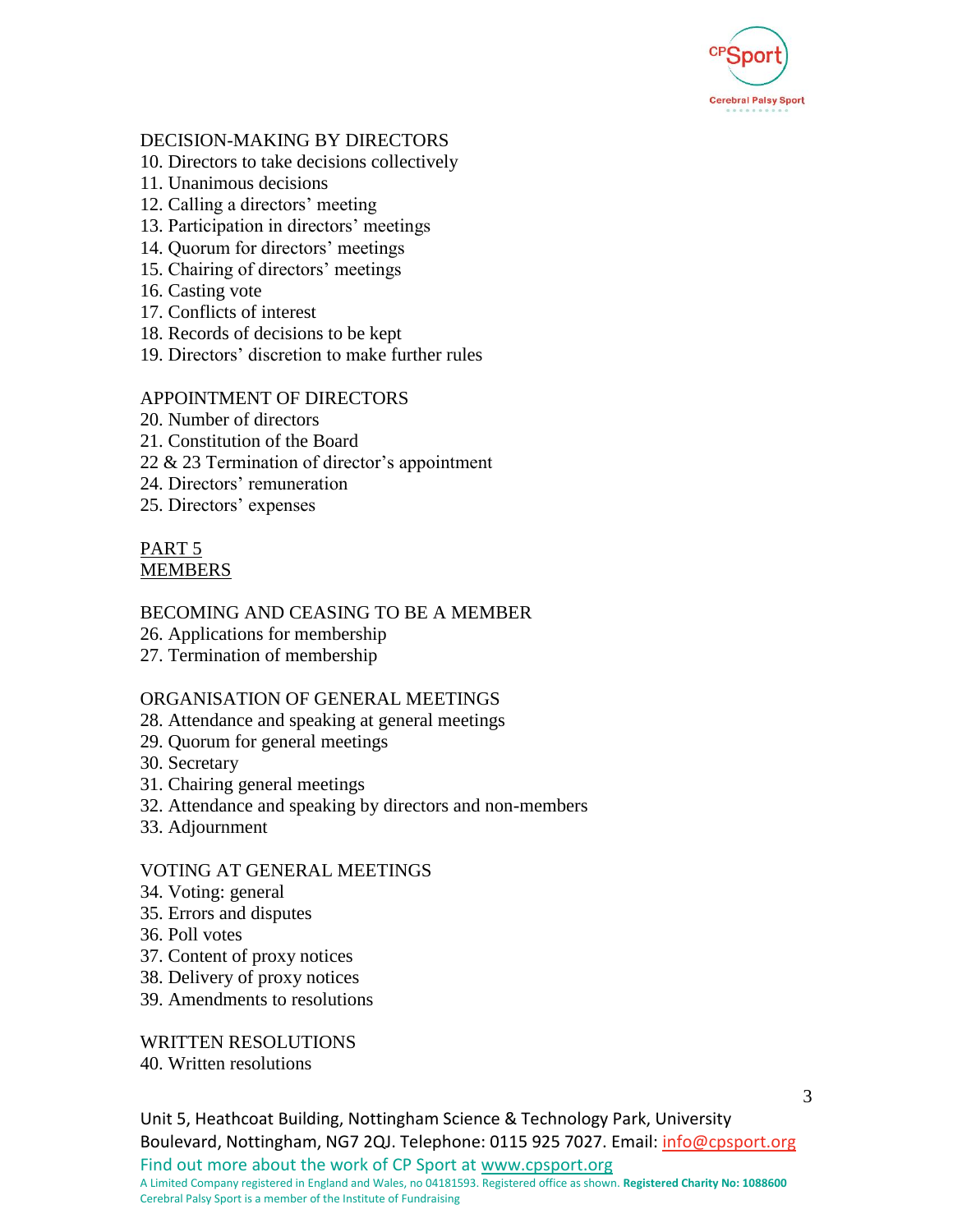

#### [PART](http://www.opsi.gov.uk/si/si2008/uksi_20083229_en_8#sch2-pt4) 6 [ADMINISTRATIVE ARRANGEMENTS](http://www.opsi.gov.uk/si/si2008/uksi_20083229_en_8#sch2-pt4)

- 41. [Means of communication to be used](http://www.opsi.gov.uk/si/si2008/uksi_20083229_en_8#sch2-pt4-l1g91)
- 42. [Company seals](http://www.opsi.gov.uk/si/si2008/uksi_20083229_en_8#sch2-pt4-l1g92)
- 43. [No right to inspect accounts and other records](http://www.opsi.gov.uk/si/si2008/uksi_20083229_en_8#sch2-pt4-l1g93)
- 44. [Provision for employees on cessation of business](http://www.opsi.gov.uk/si/si2008/uksi_20083229_en_8#sch2-pt4-l1g94)

[DIRECTORS' INDEMNITY AND INSURANCE](http://www.opsi.gov.uk/si/si2008/uksi_20083229_en_8#sch2-pt4-ch1) 45. [Indemnity](http://www.opsi.gov.uk/si/si2008/uksi_20083229_en_8#sch2-pt4-ch1-l1g95) 46. [Insurance](http://www.opsi.gov.uk/si/si2008/uksi_20083229_en_8#sch2-pt4-ch1-l1g96)

PART 7 DISSOLUTION 47. Dissolution

# PART 1 INTERPRETATION AND LIMITATION OF LIABILITY

#### **Defined terms**

**1.** In the articles, unless the context requires otherwise:

**"Act"** means the Companies Act 2006;

"**Adult Member**" means an adult member approved by the Board in accordance with article 26;

"**articles**" means the company's Articles of Association;

"**bankruptcy**" includes individual insolvency proceedings in a jurisdiction other than England and Wales or Northern Ireland which have an effect similar to that of bankruptcy;

**"Board"** means the board of directors of the Company from time to time;

"**chair**" has the meaning given in article 15;

"**Chair of the meeting**" has the meaning given in article 30;

"**Companies Acts**" means the Companies Acts (as defined in section 2 of the Companies Act 2006), in so far as they apply to the company;

"**Connected Person**" means any person falling within one of the following categories:

Unit 5, Heathcoat Building, Nottingham Science & Technology Park, University Boulevard, Nottingham, NG7 2QJ. Telephone: 0115 925 7027. Email: [info@cpsport.org](mailto:info@cpsport.org) Find out more about the work of CP Sport at [www.cpsport.org](http://www.cpsport.org/) A Limited Company registered in England and Wales, no 04181593. Registered office as shown. **Registered Charity No: 1088600** Cerebral Palsy Sport is a member of the Institute of Fundraising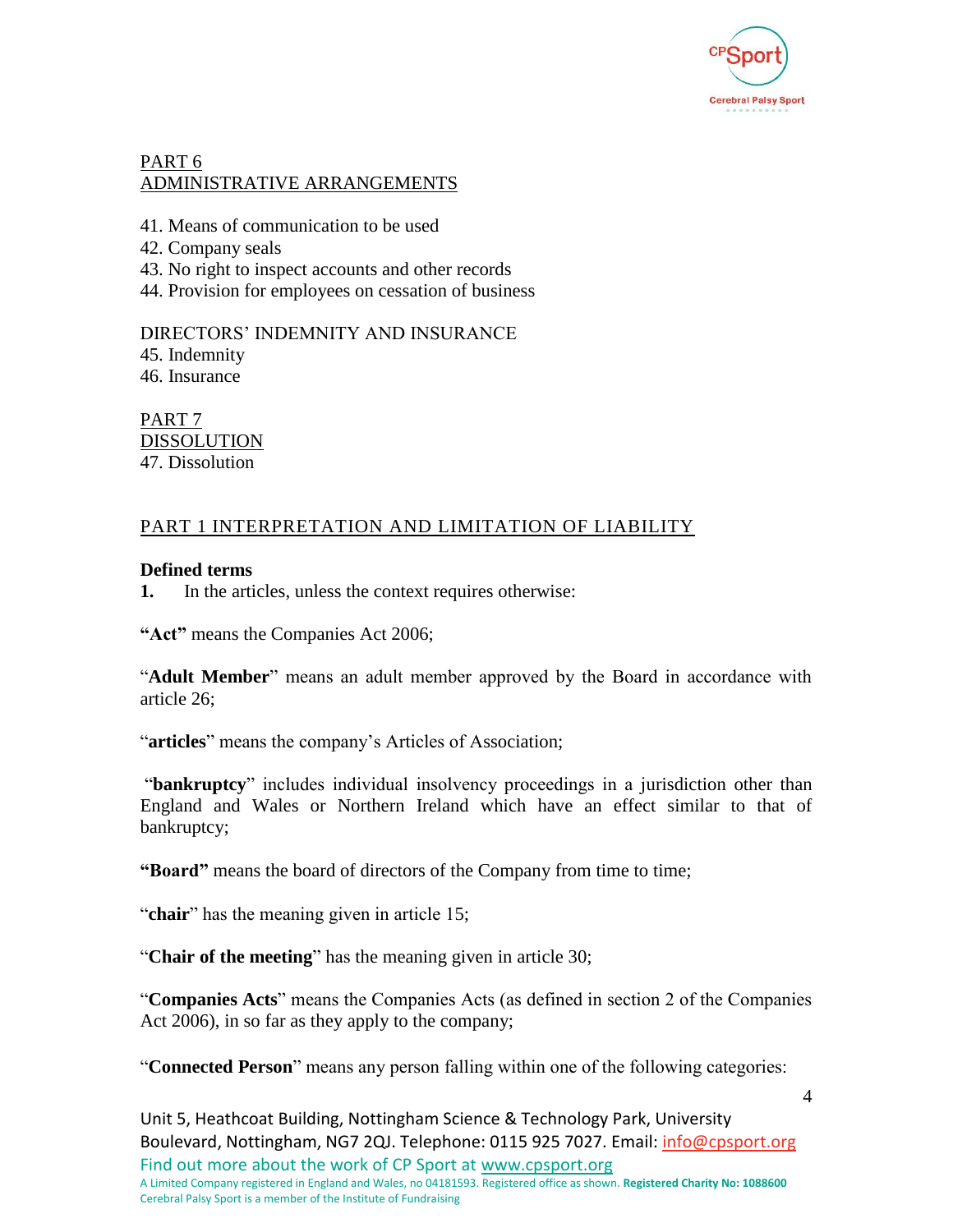

- (a) any spouse, civil partner, parent, child, brother, sister, grandparent or grandchild of a director; or
- (b) the spouse or civil partner of any person in (a); or
- (c) any person who carries on business in partnership with a director or with any person in (a) or (b); or
- (d) an institution which is controlled by either a director, any person in (a), (b) or (c), or a director and any person in (a), (b) or (c), taken together;
- (e) a corporate body in which a director or any person in (a), (b) or (c) has a substantial interest, or two or more such persons, taken together, have a substantial interest.

Sections 350 to 352 of the Charities Act 2011 apply for the purposes of interpreting the terms used in this Article;

"**Director**" means a director of the company, and includes any person occupying the position of director, by whatever name called;

"**document**" includes, unless otherwise specified, any document sent or supplied in electronic form;

"**Honorary Member**" means an honorary member approved by the Board in accordance with article 26;

"**Honorary Life Member**" means an honorary life member approved by the Board in accordance with article 26;

"**electronic form**" has the meaning given in section 1168 of the Companies Act 2006;

"**Family Member**" means a family member approved by the Board in accordance with article 26;

"**Financial Expert**" means a person who is reasonably believed by the directors to be qualified to give advice on investments by reason of his ability in and practical experience of financial and other matters relating to investments;

"**Independent Director**" means a person that is independent if they are free from any close connection to the organisation / company and if, from the perspective of an objective outsider, they would be viewed as independent. A person may still be deemed to be 'independent' even if they are a member of the organisation and/or play the sport. Examples of a 'close connection' include:

(A) they are or have within the last four years been actively involved in the organisation's affairs, e.g. as a representative of a specific interest group within the organisation such as a sporting discipline, a region or a home country;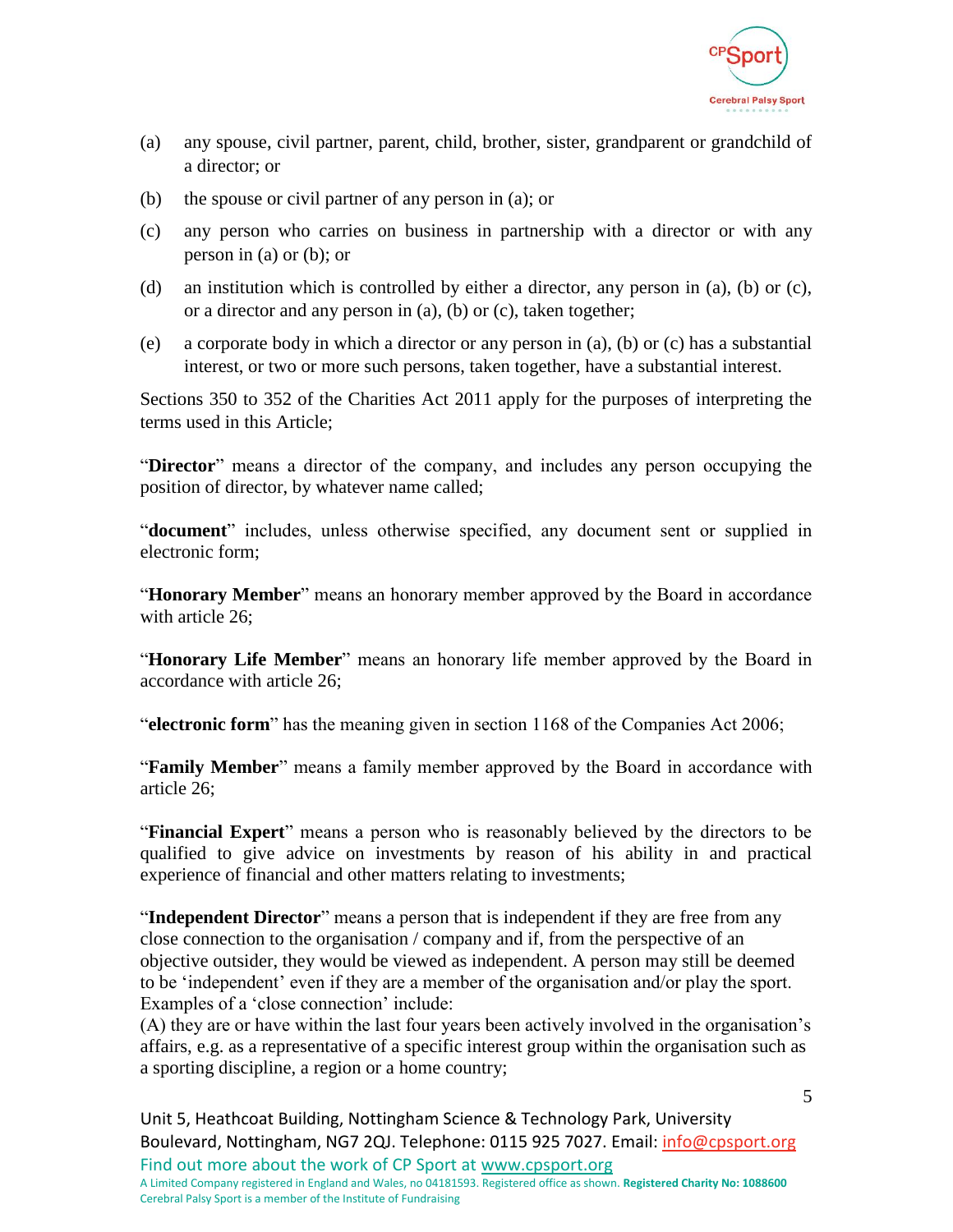

(B) they are or have within the last four years been an employee of the organisation; or (C) they have close family ties with any of the organisation's directors or senior employees.

**"Junior Members"** means a junior member approved by the Board in accordance with article 26;

"**Life Member**" means a life member approved by the Board in accordance with article 26;

"**member**" has the meaning given in section 112 of the Companies Act 2006 and such person must be approved by the Board in accordance with article 26;

"**Objects**" means the objects of the Company as stated in article 3;

"**ordinary resolution**" has the meaning given in section 282 of the Companies Act 2006;

"**Organisation Member**" means a organisational / member approved by the Board in accordance with article 26;

"**participate**", in relation to a directors' meeting, has the meaning given in article 10;

**"person"** means any person (which shall include a body corporate) in their capacity as a director and / or member of the Company (or a prospective director / member) as the context permits;

"**Professional Member**" means a professional member approved by the Board in accordance with article 26;

"**proxy notice**" has the meaning given in article 36;

"**special resolution**" has the meaning given in section 283 of the Companies Act 2006;

**"Secretary"** means the Company Secretary of the Company appointed from time to time;

"**Sporting Ambassador Member**" means a Sporting Ambassador designated as a member approved by the Board in accordance with article 26;

"**subsidiary**" has the meaning given in section 1159 of the Companies Act 2006;

**"Junior supporter"** means Junior Members of the Company; and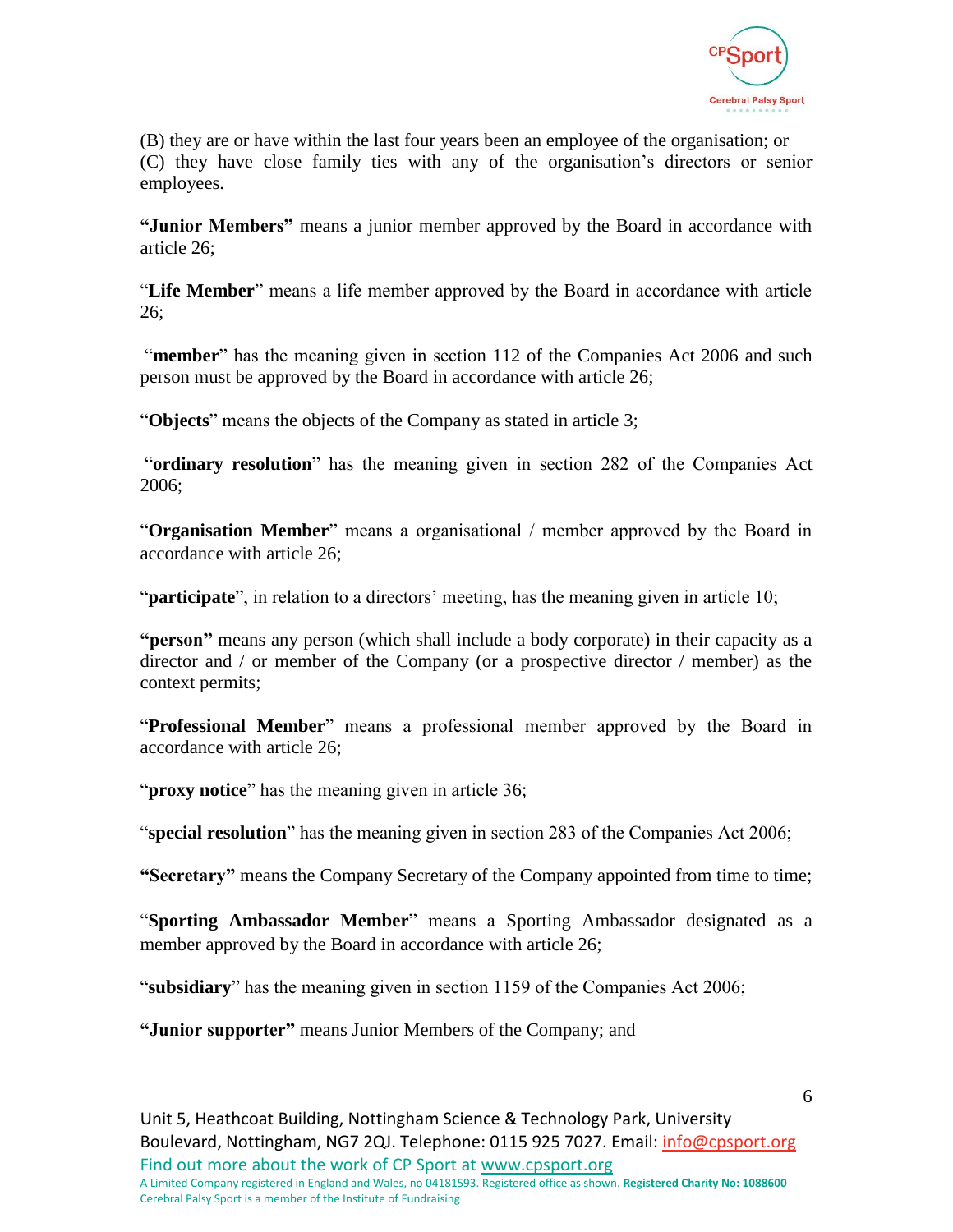

"**writing**" means the representation or reproduction of words, symbols or other information in a visible form by any method or combination of methods, whether sent or supplied in electronic form or otherwise.

Unless the context otherwise requires, other words or expressions contained in these articles bear the same meaning as in the Companies Act 2006 as in force on the date when these articles become binding on the company.

#### **Liability of members**

**2.** The liability of each member is limited to £1, being the amount that each member undertakes to contribute to the assets of the company in the event of its being wound up while he is a member or within one year after he ceases to be a member, for:

- (a) payment of the company's debts and liabilities contracted before he ceases to be a member,
- (b) payment of the costs, charges and expenses of winding up, and
- (c) adjustment of the rights of the contributories among themselves.

#### PART 2 **OBJECTS**

#### **Objects**

**3**. The objects for which the Company is established is to support people with cerebral palsy, related neurological conditions and other physical disabilities by:

3 (1) supporting people with cerebral palsy and other physical disabilities to reach their life potential through sport and active recreation;

3 (2) helping to improve the quality of life for people with cerebral palsy and other physical disabilities through sport, physical activity and active recreation activities;

3 (3) putting people with cerebral palsy and their families at the heart of everything the Company does to raise aspirations, promote inclusion and support people with cerebral palsy and other disabilities to play, participate and enjoy sport and active recreation;

#### PART 3 POWERS

#### **Powers of the company**

4 (1) In furtherance of the Objects but not otherwise, the company shall have power to do any act or deed or thing permitted by law.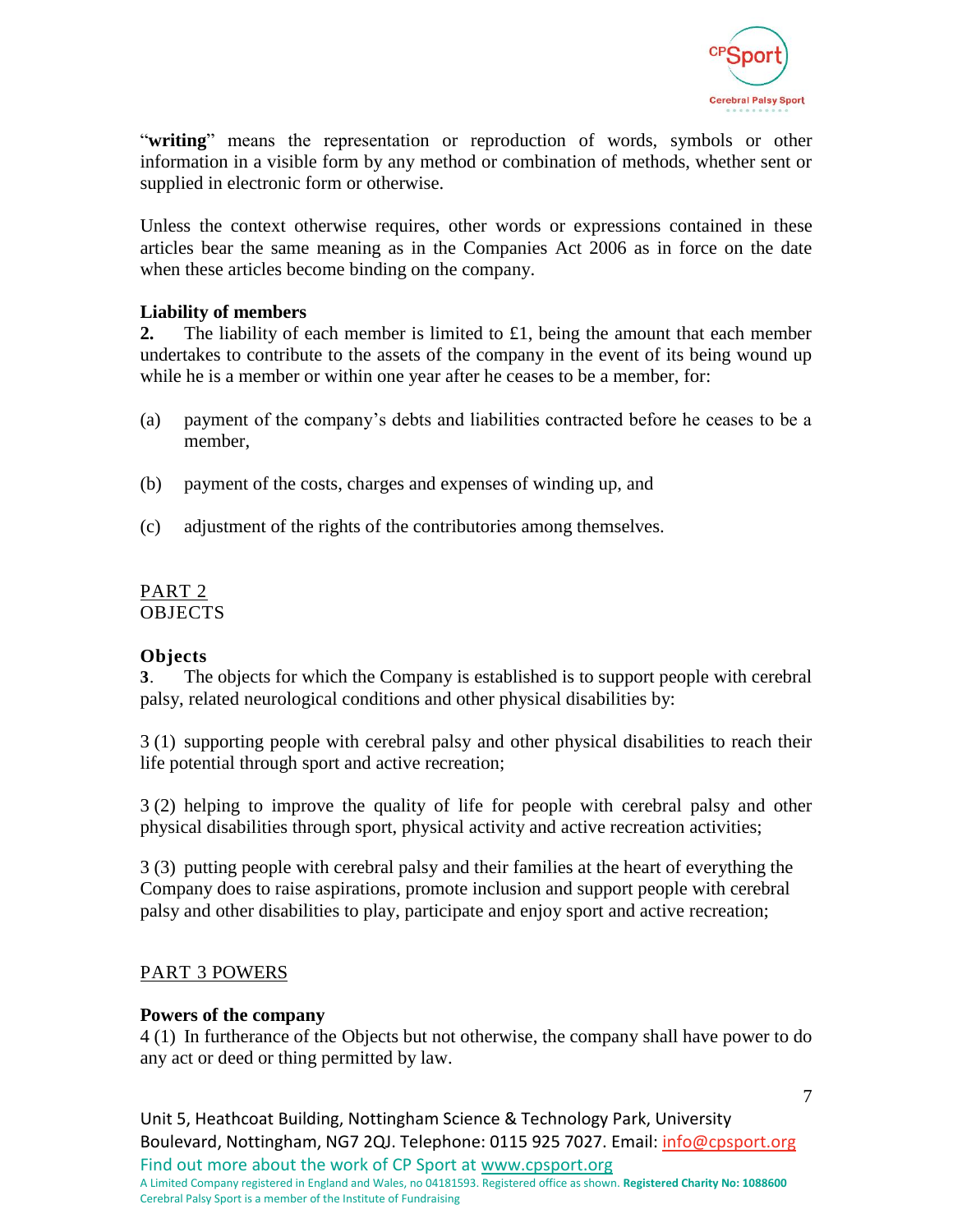

4 (2) In pursuance of the Objects, but not further or otherwise and without prejudice to the generality of article 4 (1), the Company has the power to:

(a) accept (or disclaim) any gift of money, legacy or other property;

(b) raise funds by way of subscription, donation or otherwise;

(c) trade in the course of carrying out the Objects and carry out any other trade which is not expected to give rise to taxable profits;

(d) establish or purchase companies to carry on any trade;

(e) sell, lease or otherwise dispose of all or any part of the Company's real or personal property and any and all rights of the Company, subject to such consents as may be required by law;

(f) borrow or raise money and to give security for money borrowed or grants or other obligations by mortgage, charge, lien or other security on the Company's property and assets, subject to such consents as may be required by law;

(g) lend and give credit to, take security for such loans or credit and enter into guarantees or give security for the performance of contracts by any person or company;

(h) buy, lease, hire or otherwise acquire and deal with any real or personal property and any rights or privileges of any kind over or in respect of any real or personal property and maintain, alter, improve, manage, develop, construct, repair or equip it for use;

(i) set aside funds for particular purposes or as reserves against future expenditure;

(j) deposit or invest funds with all the powers of a beneficial owner, where the directors consider appropriate after obtaining advice from a Financial Expert, having regard to the suitability of investments and the need for diversification;

(k) delegate the management of investments to a Financial Expert, but only on terms that:

(i) the Company's investment policy is set down in writing by the directors for the Financial Expert;

(ii) all transactions are reported promptly and regularly to the directors;

(iii) investment performance is reviewed regularly with the directors;

(iv) the delegation arrangement may be cancelled by the directors at any time;

(v) a review of the investment policy and the delegation arrangement shall be carried out at least annually;

(vi) all payments due to the Financial Expert fall within a scale or a level which is agreed in advance and are notified promptly to the directors on receipt;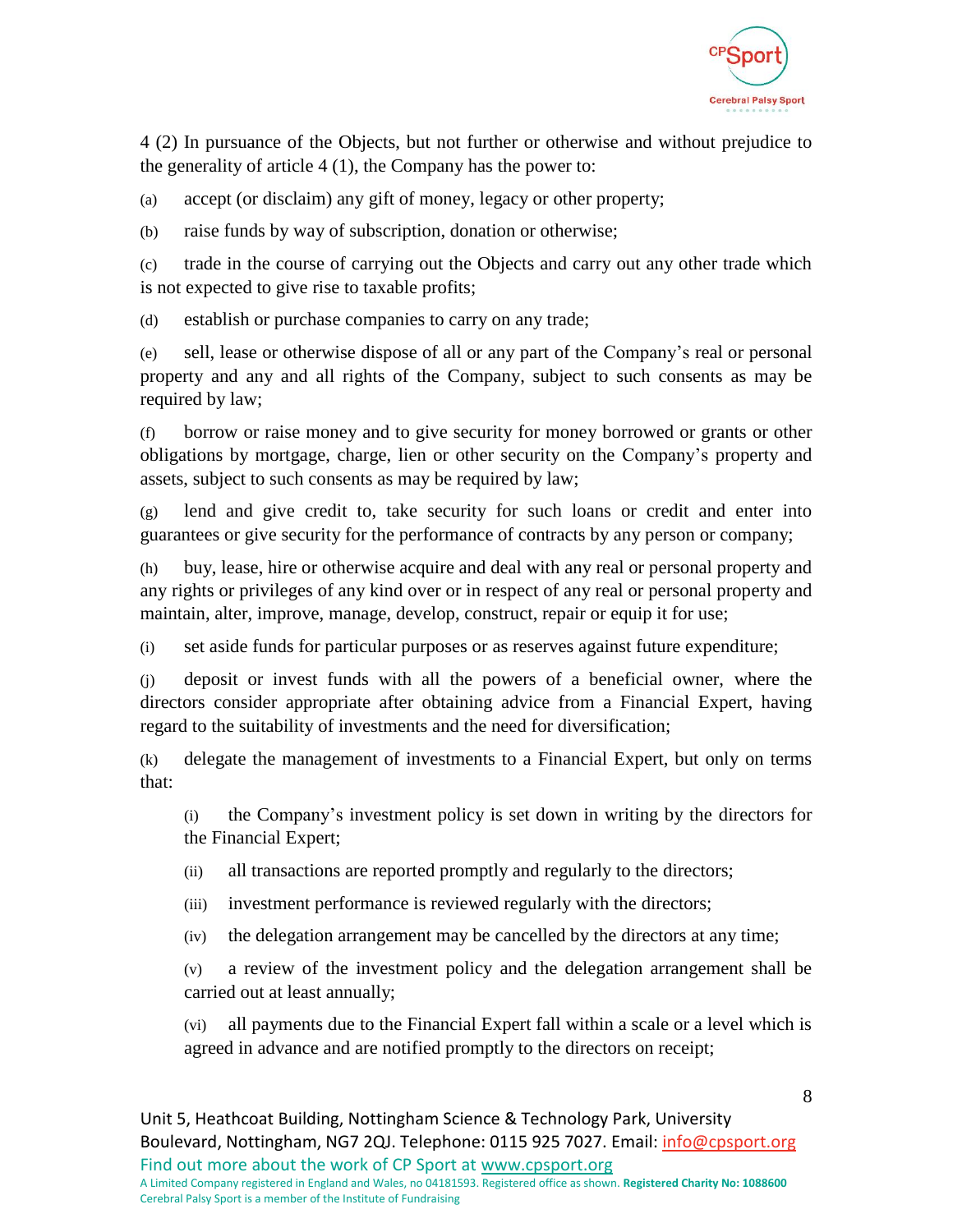

(vii) the Financial Expert must not do anything outside the powers of the Company;

(l) arrange for the investments or other property of the Company to be held in the name of a nominee (meaning a corporate body registered or having an established place of business in the United Kingdom) which is either under the control of the directors or of a Financial Expert acting on their instructions, and to pay any reasonable fee required;

(m) co-operate with other bodies and to exchange information and advice with them;

(n) establish or support or aid in the establishment and support of any organisation formed for objects similar to any or all of the Objects;

(o) enter into partnership or other arrangement with any other body with objects similar to any or all of the Objects;

(p) acquire, amalgamate or merge with, or undertake all or any of the property, liabilities and engagements of any body with objects similar to any or all of the Objects;

(q) enter into contracts to provide services to or on behalf of other bodies;

(r) provide or procure the provision of advice;

(s) publish and distribute books, pamphlets, reports, leaflets, journals, films, tapes, instructional matter and any other form of information in or on any media;

(t) promote, undertake and commission research, surveys, studies or other work and to disseminate the useful results;

(u) subject to article 5:

(i) employ and remunerate any person or persons as necessary for the proper pursuit of the Objects; and

(ii) make reasonable provision for the payment of pensions for employees and their dependents;

(v) take out such insurance policies as are necessary to protect the Company;

(w) provide indemnity insurance for the directors or any other officer of the Company in accordance with and subject to the conditions in section 189 of the Charities Act;

(x) open and operate bank accounts and other facilities for banking and draw, accept, endorse, issue or execute promissory notes, bills of exchange, cheques and other instruments;

(y) alone or with other organisations, seek to influence public opinion and make representations to and seek to influence governmental and other bodies and institutions regarding the reform, development and implementation of appropriate policies,

Unit 5, Heathcoat Building, Nottingham Science & Technology Park, University Boulevard, Nottingham, NG7 2QJ. Telephone: 0115 925 7027. Email: [info@cpsport.org](mailto:info@cpsport.org) Find out more about the work of CP Sport at [www.cpsport.org](http://www.cpsport.org/) A Limited Company registered in England and Wales, no 04181593. Registered office as shown. **Registered Charity No: 1088600** Cerebral Palsy Sport is a member of the Institute of Fundraising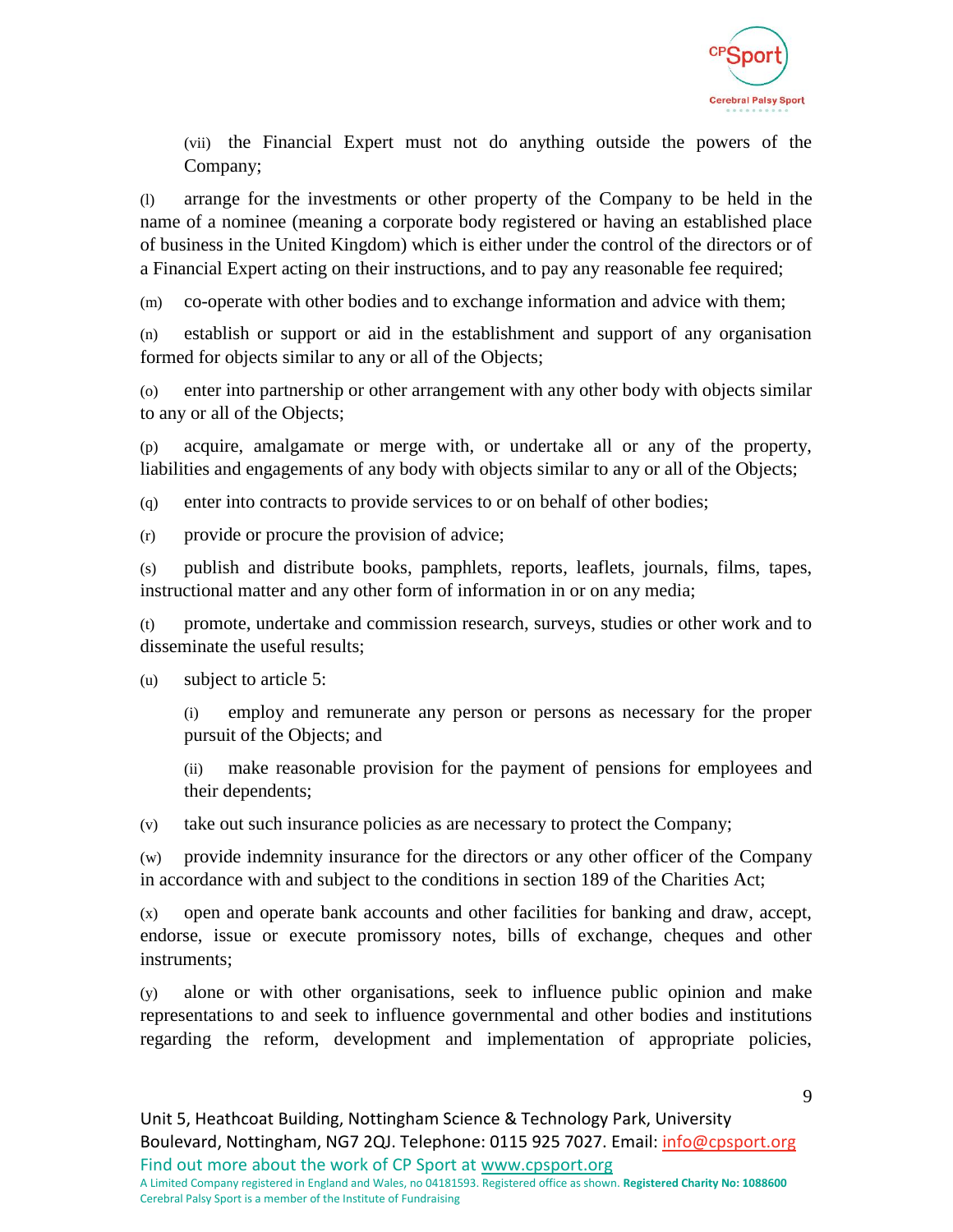

legislation and regulations, provided that all such activities are confined to those permitted by law;

(z) organise and assist in the provision of conferences, courses of instruction, exhibitions, lectures and other educational activities;

- (aa) provide and assist in the provision of money, materials or other aid;
- (bb) act as trustee and to undertake and execute charitable trusts;
- (cc) pay out of the funds of the Company the costs incurred in connection with the formation and registration of the Company as a company and as a charity.

#### **Restrictions**

**5.** The income and property of the company shall be applied solely towards the promotion of its Objects and no portion thereof shall be paid or transferred, directly or indirectly, by way of dividend, bonus or otherwise howsoever by way of profit, to members of the company provided that nothing herein shall prevent any payment in good faith by the company:

(a) of reasonable and proper remuneration to any officer or servant of the company, or to any member of the company in return for any services actually rendered to the company;

(b) of reasonable and proper out of pocket expenses to any officer or servant of the company or to any member of the company expended in the course of providing services to the company;

(c) of interest on money lent by any member of the company at a rate per annum not exceeding two per cent less than the base lending rate of a clearing bank to be selected by the Board of directors of the company or three per cent whichever is the greater;

(d) of reasonable and proper rent for premises demised or let by any member of the company;

(e) of fees, remuneration or other benefit in money or money's worth directly or indirectly to a member of the company for goods or services provided that such member was prior to his election or appointment already supplying goods or services to the company and further that such goods or services are supplied at a price not exceeding the fair market price on normal trade terms, and further that such member of the company shall absent himself from any meeting during the discussion of such supply and shall refrain from voting on the matter.

#### PART 4 DIRECTORS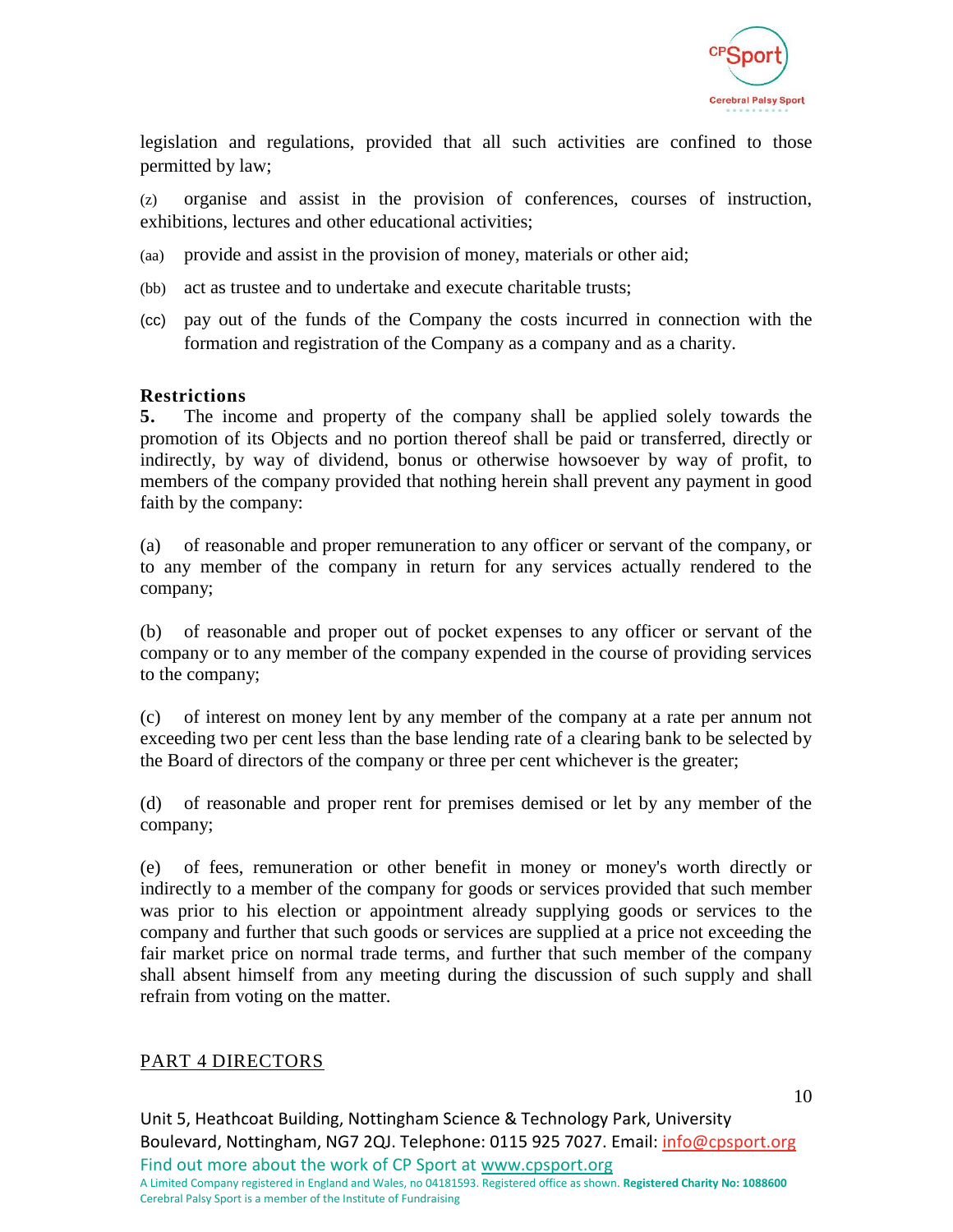

# DIRECTORS' POWERS AND RESPONSIBILITIES

#### **Directors' general authority**

**6.** Subject to the articles, the directors are responsible for the management of the company's business, for which purpose they may exercise all the powers of the company.

#### **Members' reserve power**

**7** (1) The members may, by special resolution, direct the directors to take, or refrain from taking, specified action.

7 (2) No such special resolution invalidates anything which the directors have done before the passing of the resolution.

#### **Directors may delegate**

**8.**(1) Subject to the articles, the directors may delegate any of the powers which are conferred on them under the articles:

- (a) to such person or committee;
- (b) by such means (including by power of attorney);
- (c) to such an extent;
- (d) in relation to such matters or territories; and
- (e) on such terms and conditions;

as they think fit.

8 (2) If the directors so specify, any such delegation may authorise further delegation of the directors' powers by any person to whom they are delegated.

8 (3) The directors may revoke any delegation in whole or part, or alter its terms and conditions.

#### **Committees**

**9.**(1) Committees to which the directors delegate any of their powers must follow procedures which are based as far as they are applicable on those provisions of the articles which govern the taking of decisions by directors.

9 (2) The directors may make rules of procedure for all or any committees, which prevail over rules derived from the articles if they are not consistent with them.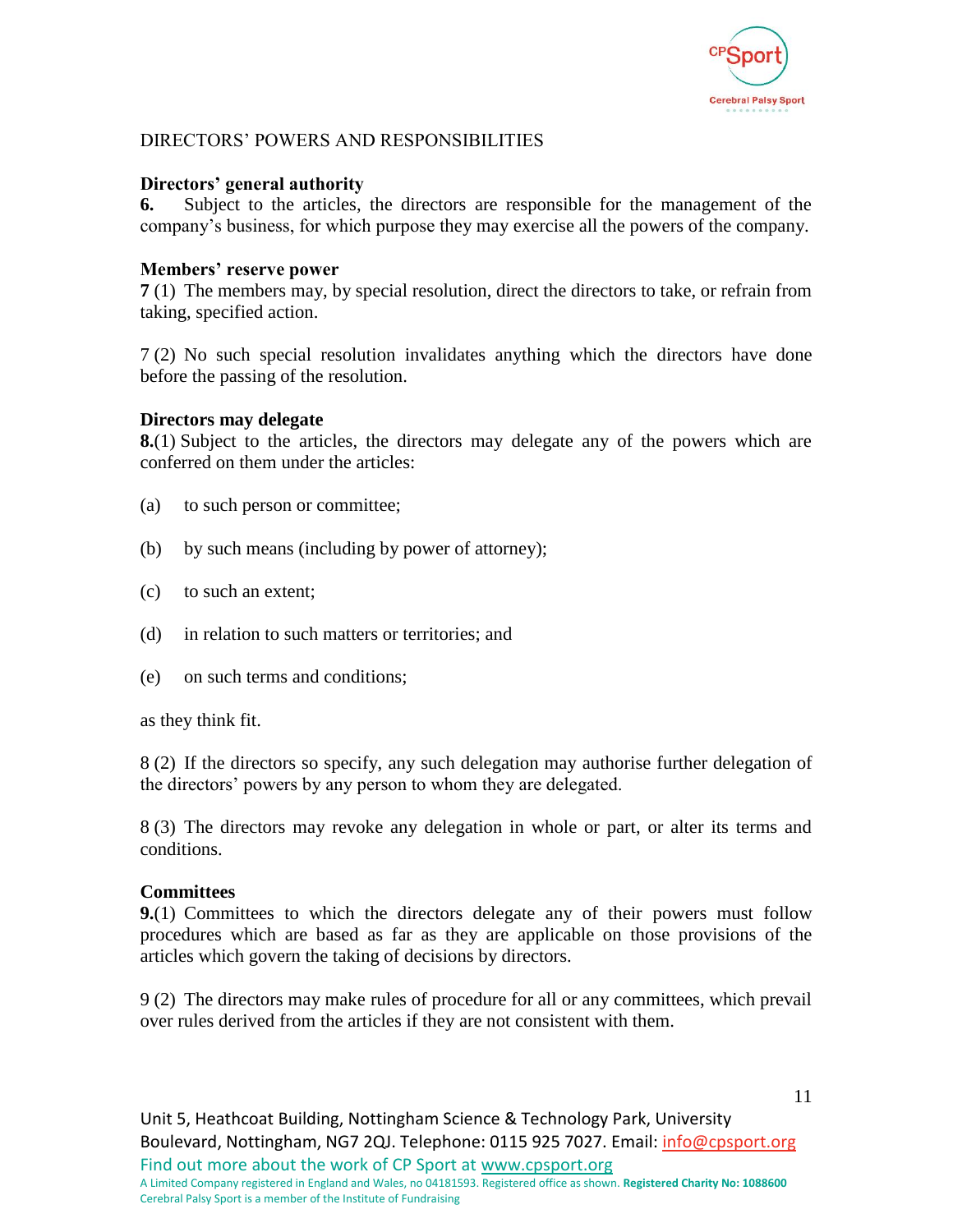

9 (3) The terms of reference of a committee may include conditions imposed by the directors, including that:

(a) the relevant powers are to be exercised exclusively by the committee to whom the directors delegate; and

(b) no expenditure or liability may be incurred on behalf of the Company except where approved by the directors or in accordance with a budget previously agreed by the directors.

- 9 (4) The directors may revoke or alter a delegation.
- 9 (5) All acts and proceedings of any committee shall be fully and promptly reported to the directors.

# DECISION-MAKING BY DIRECTORS

#### **Directors to take decisions collectively**

**10.** The general rule about decision-making by directors is that any decision of the directors must be either a majority decision at a meeting or a decision taken in accordance with article 11.

#### **Unanimous decisions**

**11.**(1) A decision of the directors is taken in accordance with this article when all eligible directors indicate to each other by any means that they share a common view on a matter.

11 (2) Such a decision may take the form of a resolution in writing, copies of which have been signed by each eligible director or to which each eligible director has otherwise indicated agreement in writing.

11 (3) References in this article to eligible directors are to directors who would have been entitled to vote on the matter had it been proposed as a resolution at a directors' meeting.

11 (4) A decision may not be taken in accordance with this article if the eligible directors would not have formed a quorum at such a meeting.

11 (5) The directors shall use their powers to procure that directors' meetings are held at least 6 times in each calendar year.

#### **Calling a directors' meeting**

**12.**(1) Any director may call a directors' meeting by giving notice of the meeting to the directors or by authorising the company secretary (if any) to give such notice.

12

Unit 5, Heathcoat Building, Nottingham Science & Technology Park, University Boulevard, Nottingham, NG7 2QJ. Telephone: 0115 925 7027. Email: [info@cpsport.org](mailto:info@cpsport.org) Find out more about the work of CP Sport at [www.cpsport.org](http://www.cpsport.org/)

A Limited Company registered in England and Wales, no 04181593. Registered office as shown. **Registered Charity No: 1088600** Cerebral Palsy Sport is a member of the Institute of Fundraising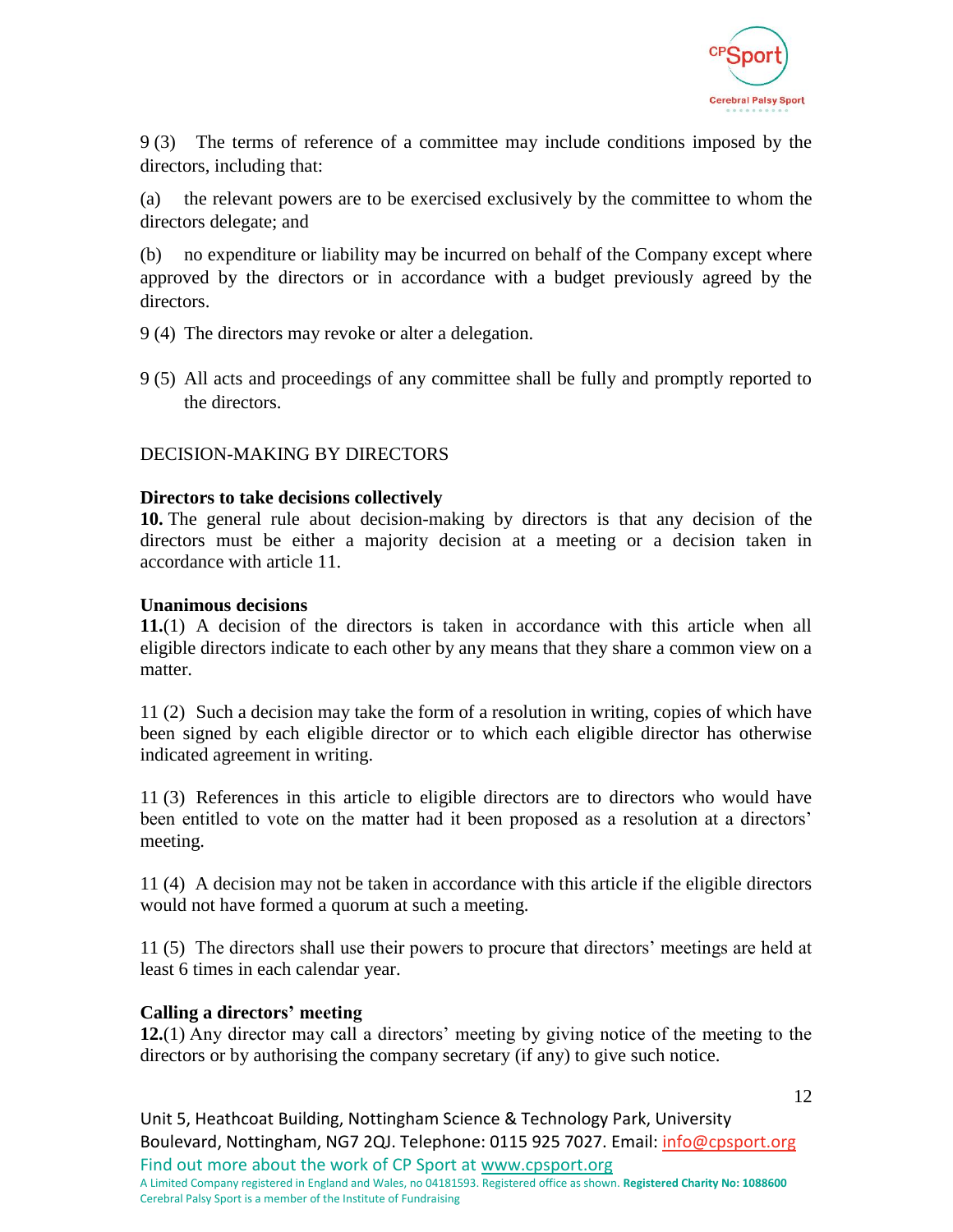

12 (2) Notice of any directors' meeting must indicate:

(a) its proposed date and time;

(b) where it is to take place; and

(c) if it is anticipated that directors participating in the meeting will not be in the same place, how it is proposed that they should communicate with each other during the meeting.

12 (3) Notice of a directors' meeting must be given to each director by not less than 21 days notice, but need not be in writing.

12 (4) Notice of a directors' meeting need not be given to directors who waive their entitlement to notice of that meeting, by giving notice to that effect to the company not more than 7 days before the date on which the meeting is held. Where such notice is given after the meeting has been held, that does not affect the validity of the meeting, or of any business conducted at it.

# **Participation in Directors' meetings**

**13.**(1) Subject to the articles, directors participate in a directors' meeting, or part of a directors' meeting, when:

(a) the meeting has been called and takes place in accordance with the articles, and

(b) they can each communicate to the others any information or opinions they have on any particular item of the business of the meeting.

13 (2) In determining whether directors are participating in a directors' meeting, it is irrelevant where any director is or how they communicate with each other.

13 (3) If all the directors participating in a meeting are not in the same place, they may decide that the meeting is to be treated as taking place wherever any of them is.

#### **Quorum for Directors' meetings**

**14.**(1) The quorum necessary for the transaction of the business of the directors shall be three present at the commencement and throughout the whole of the meeting. A meeting of the directors at which a quorum is present shall be competent to exercise all powers and discretions for the time being exercisable by the directors. If a quorum is not present within half an hour of the time fixed for the meeting, the meeting shall stand adjourned until such date and time and at such place as the directors present shall agree.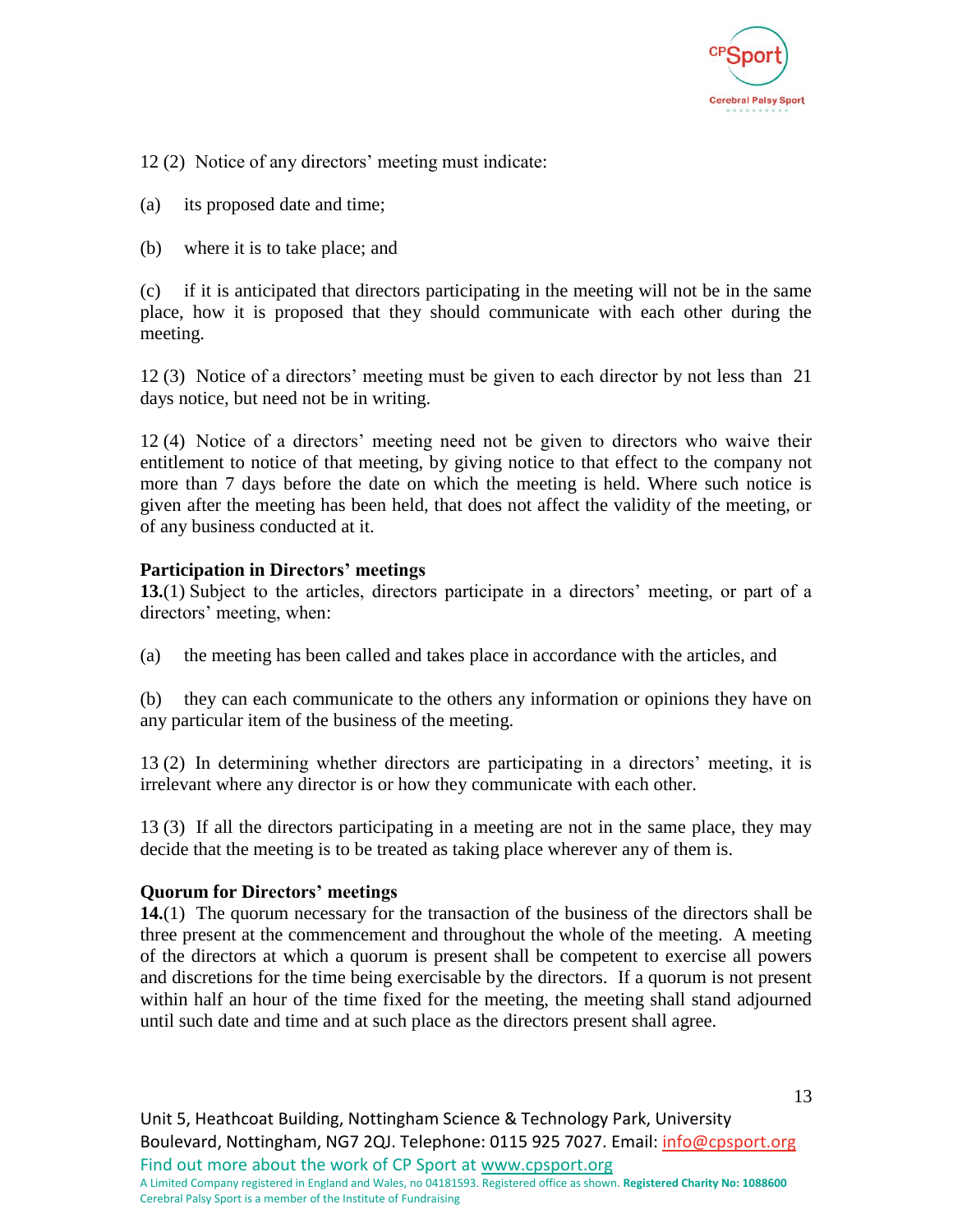

14 (2) If the total number of directors for the time being is less than the quorum required, the directors must not take any decision.

# **Chairing of Directors' meetings**

**15.**(1) The directors shall appoint a director to chair their meetings.

15 (2) The person so appointed for the time being is known as the chair.

15 (3) If the chair is not participating in a directors' meeting within ten minutes of the time at which it was to start, the participating directors must appoint one of the other directors present to chair it.

(4) The appointment of the Chair shall at all times be reserved to the Board. The Chair will provide strategic leadership and direction for the Board

#### **Casting vote**

**16.**(1) If the numbers of votes for and against a proposal are equal, the chair or other director chairing the meeting has a casting vote.

16 (2) But this does not apply if, in accordance with the articles, the chair or other director is not to be counted as participating in the decision-making process for quorum or voting purposes.

#### **Conflicts of interest**

**17.**(1) If a proposed decision of the directors is concerned with an actual or proposed transaction or arrangement with the company in which a director is interested, that director is not to be counted as participating in the decision-making process for quorum or voting purposes.

17 (2) But if paragraph (3) applies, a director who is interested in an actual or proposed transaction or arrangement with the company is to be counted as participating in the decision-making process for quorum and voting purposes.

17 (3) This paragraph applies when:

(a) the directors present at the meeting (other than the director who is interested in the actual or proposed transaction or arrangement with the company) resolve to disapply the provision of the articles which would otherwise prevent a director from being counted as participating in the decision-making process;

(b) the director's interest cannot reasonably be regarded as likely to give rise to a conflict of interest; or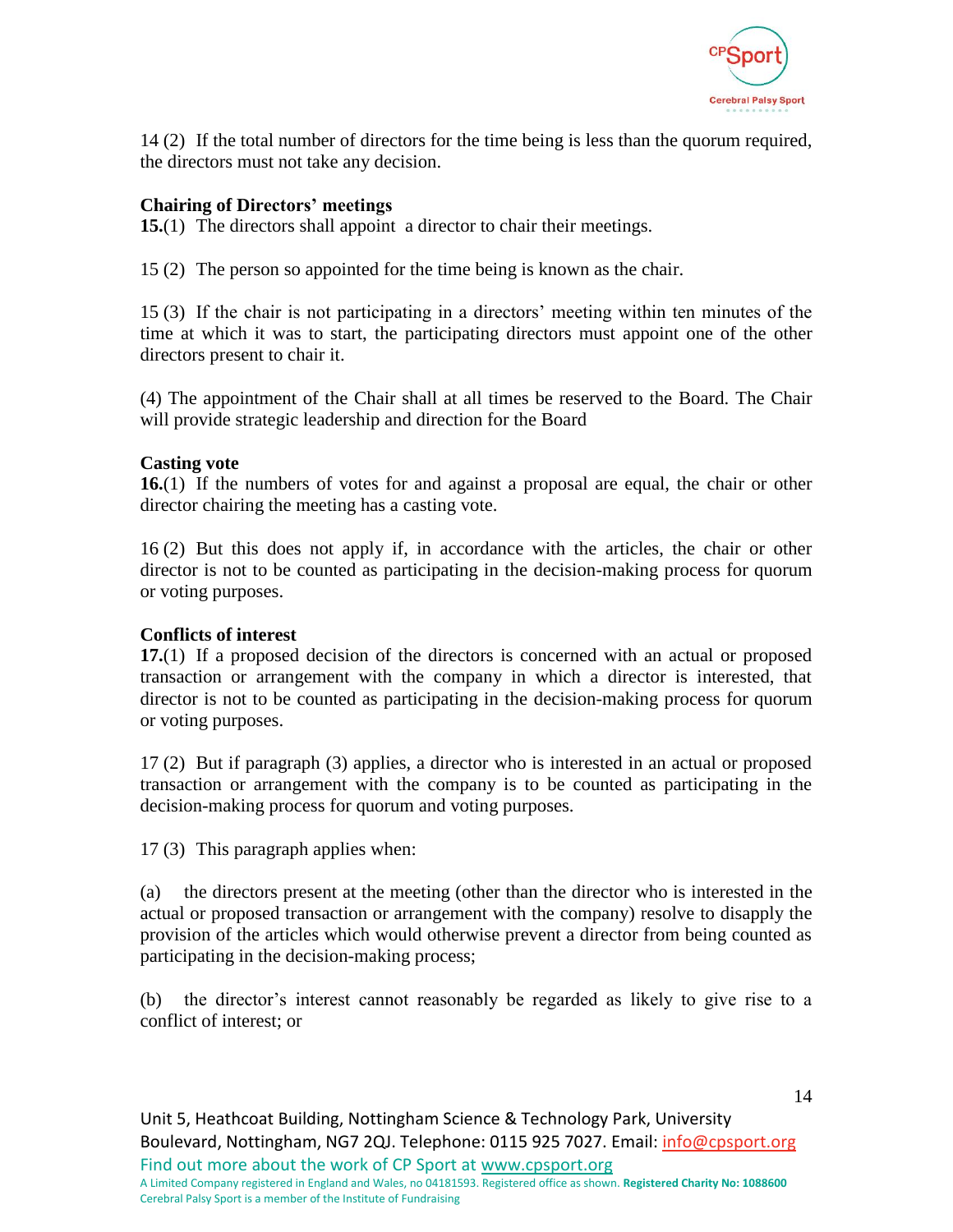

(c) the director's conflict of interest arises from a permitted cause and the director has declared the nature of that permitted cause to the meeting.

17 (4) For the purposes of this article, the following are permitted causes:

(a) a guarantee given, or to be given, by or to a director in respect of an obligation incurred by or on behalf of the company or any of its subsidiaries;

(b) subscription, or an agreement to subscribe, for securities of the company or any of its subsidiaries, or to underwrite, sub-underwrite, or guarantee subscription for any such securities; and

(c) arrangements pursuant to which benefits are made available to employees and directors or former employees and directors of the company or any of its subsidiaries which do not provide special benefits for directors or former directors.

17 (5) For the purposes of this article, references to proposed decisions and decisionmaking processes include any directors' meeting or part of a directors' meeting.

17 (6) Subject to paragraph (7) below, if a question arises at a meeting of directors or of a committee of directors as to the right of a director to participate in the meeting (or part of the meeting) for voting or quorum purposes, the question may, before the conclusion of the meeting, be referred to the chair whose ruling in relation to any director other than the chair is to be final and conclusive.

17 (7) If any question as to the right to participate in the meeting (or part of the meeting) should arise in respect of the chair, the question is to be decided by a decision of the directors at that meeting, for which purpose the chair is not to be counted as participating in the meeting (or that part of the meeting) for voting or quorum purposes.

17 (8) If a conflict of interests arises for a director because of a duty of loyalty owed to another organisation or person and the conflict is not authorised by virtue of any other provision in the articles, the unconflicted directors may authorise such a conflict of interests where the following conditions apply:

(a) the conflicted director is absent from the part of the meeting at which there is discussion of any arrangement or transaction affecting that other organisation or person;

(b) the conflicted director does not vote on any such matter and is not to be counted when considering whether a quorum of directors is present at the meeting; and

(c) the unconflicted directors consider it is in the interests of the charity to authorise the conflict of interests in the circumstances applying.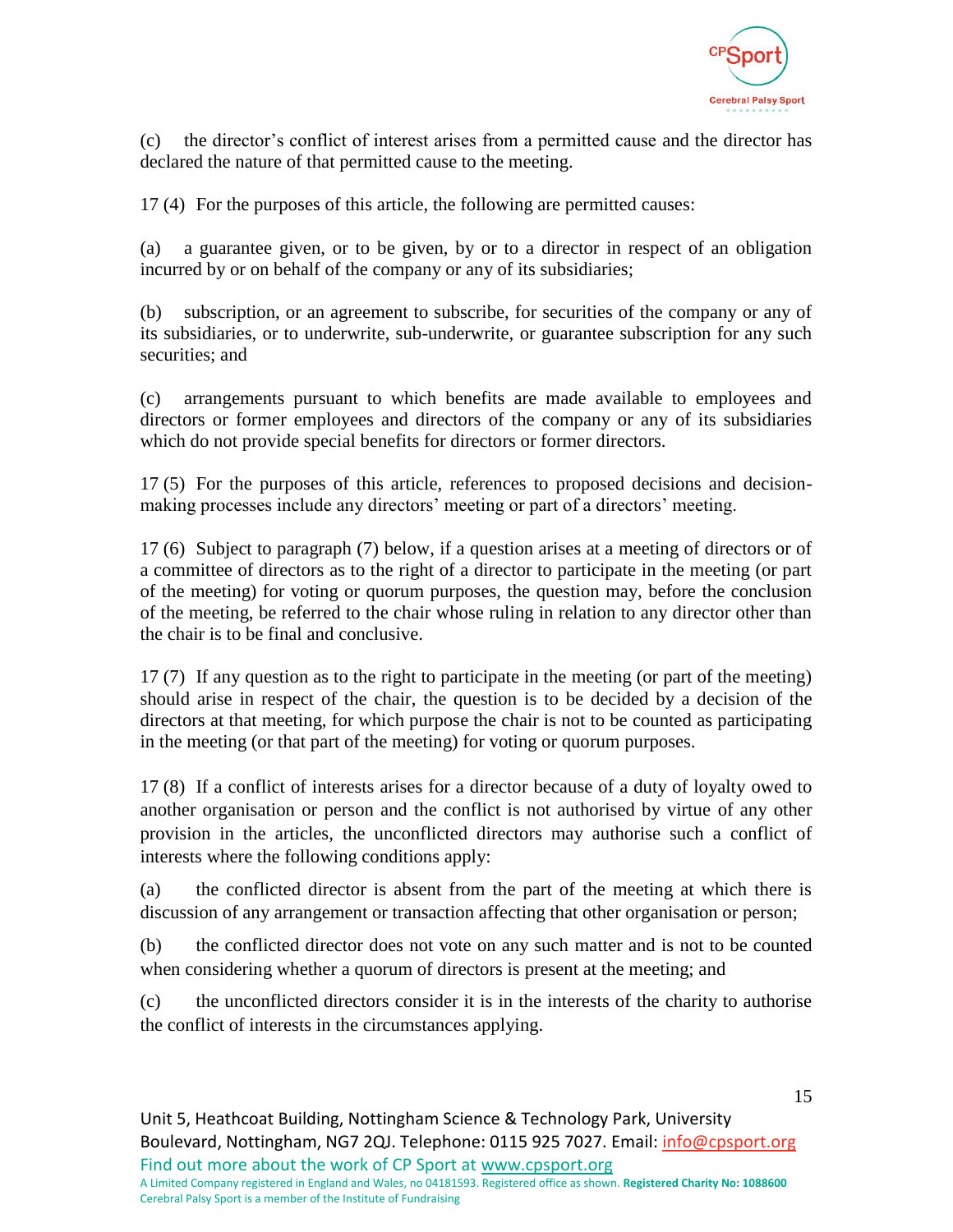

In this article 17 (8) a conflict of interests arising because of a duty of loyalty owed to another organisation or person only refers to such a conflict which does not involve a direct or indirect benefit of any nature to a director or to a Connected Person.

# **Records of decisions to be kept**

**18.** The directors must ensure that the company keeps a record, in writing, for at least 10 years from the date of the decision recorded, of every unanimous or majority decision taken by the directors.

# **Directors' discretion to make further rules**

**19.** Subject to the articles, the directors may make any rule which they think fit about how they take decisions, and about how such rules are to be recorded or communicated to directors.

# APPOINTMENT OF DIRECTORS

#### **Number of directors**

**20.** The number of directors shall not be less than three or no more than ten.

# **Constitution of the Board**

**21.** (1) The Board of Directors may from time to time and at any time appoint any member, or other person who is willing to become a member of the Board to fill a casual vacancy or by way of addition to the Board.

21 (2) The Board of Directors may from time to time co-opt up to four persons to be members of the Board provided that the total number members of the Board shall not exceed the number provided in Article 20.

21 (3) In three yearly cycles, at each Annual General Meeting one-third of the members of the Board, or if their number is not three, or a multiple of three, then the number nearest one-third shall retire from office. Retiring members shall be eligible for re-election, except that no member of the Board shall be a member for more than four consecutive years without being subject to re-election. The members of the Board to retire by rotation shall be those who have been longest in office since their last appointment or re-appointment.

21 [(4) The Board shall endeavour to ensure that at all times:

(a) at least twenty-five per cent (25%) of the Board's membership is made up of independent persons; and

(b) thirty per cent (30%) of the Board's membership is made up of women or men, as the case may be.

Unit 5, Heathcoat Building, Nottingham Science & Technology Park, University Boulevard, Nottingham, NG7 2QJ. Telephone: 0115 925 7027. Email: [info@cpsport.org](mailto:info@cpsport.org) Find out more about the work of CP Sport at [www.cpsport.org](http://www.cpsport.org/) A Limited Company registered in England and Wales, no 04181593. Registered office as shown. **Registered Charity No: 1088600** Cerebral Palsy Sport is a member of the Institute of Fundraising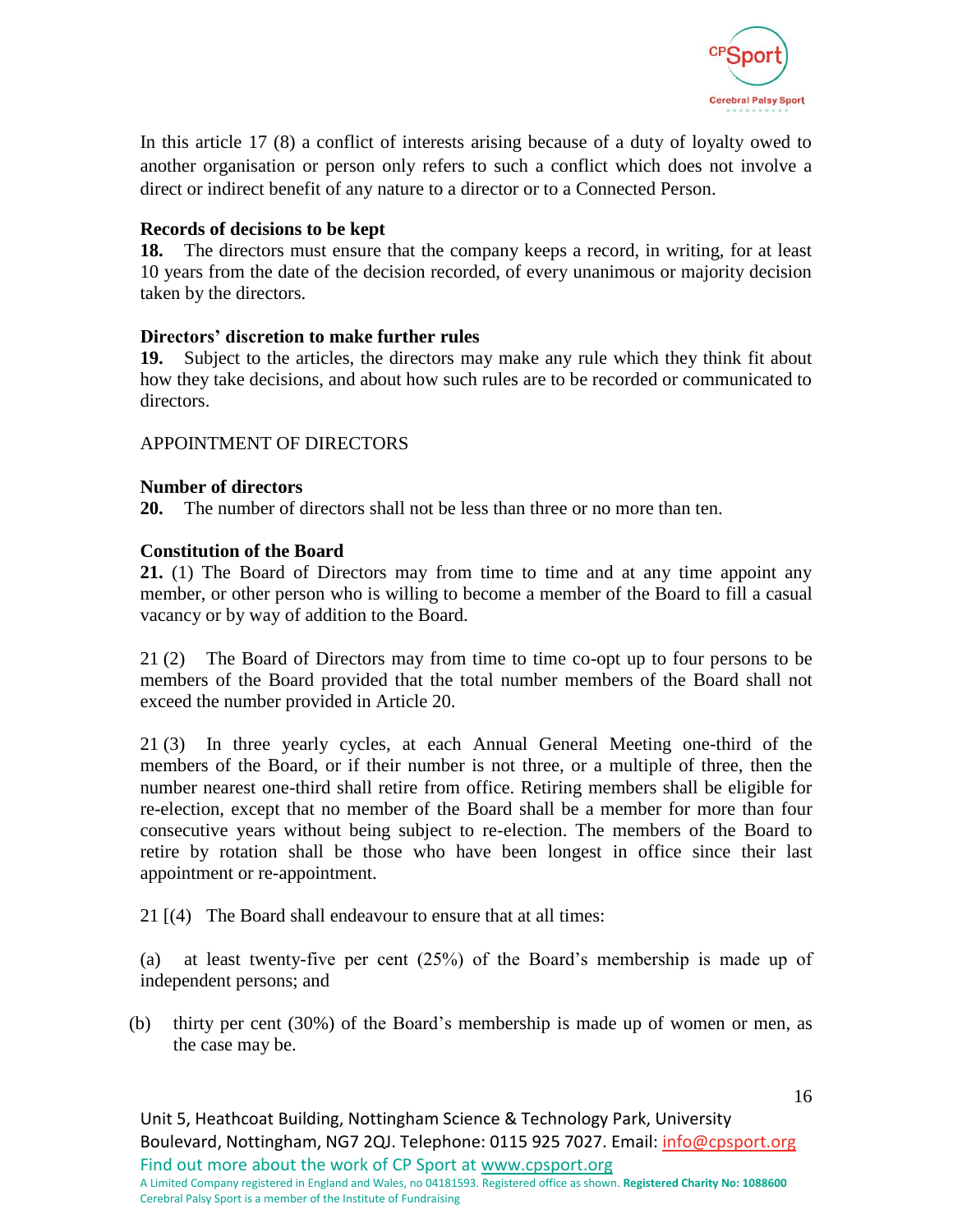

(c) At least 10% of the Board should be made up of people with a disability.

21 (5) The Board shall take all appropriate steps to procure that the directors' terms of appointment do not exceed two terms of three years each, except in the case of exceptional requirements by the Board.

21 (6) Directors may be appointed by the Board or by the Company in General Meeting.

# **Termination of Director's appointment**

**22.** Every director appointed pursuant to article 21 shall hold office until the earliest to occur of the following:

- (a) they resign office or are removed as a director; or
- (b) they die; or
	- (d) they vacate office pursuant to article 23;

and (subject to the provisions of Section 168 of the Companies Act 2006) neither the company in general meeting nor the directors shall have power to fill any such vacancy but the provisions of this regulation may be relaxed or varied to any extent by agreement in writing between all the members of the company.

**23.** A person ceases to be a director as soon as:

(a) that person ceases to be a director by virtue of any provision of the Companies Act 2006 or is prohibited from being a director by law;

(b) a bankruptcy order is made against that person;

(c) a composition is made with that person's creditors generally in satisfaction of that person's debts;

(d) a registered medical practitioner who is treating that person gives a written opinion to the company stating that that person has become physically or mentally incapable of acting as a director and may remain so for more than three months;

(e) by reason of that person's mental health, a court makes an order which wholly or partly prevents that person from personally exercising any powers or rights which that person would otherwise have;

(f) notification is received by the company from the director that the director is resigning from office, and such resignation has taken effect in accordance with its terms;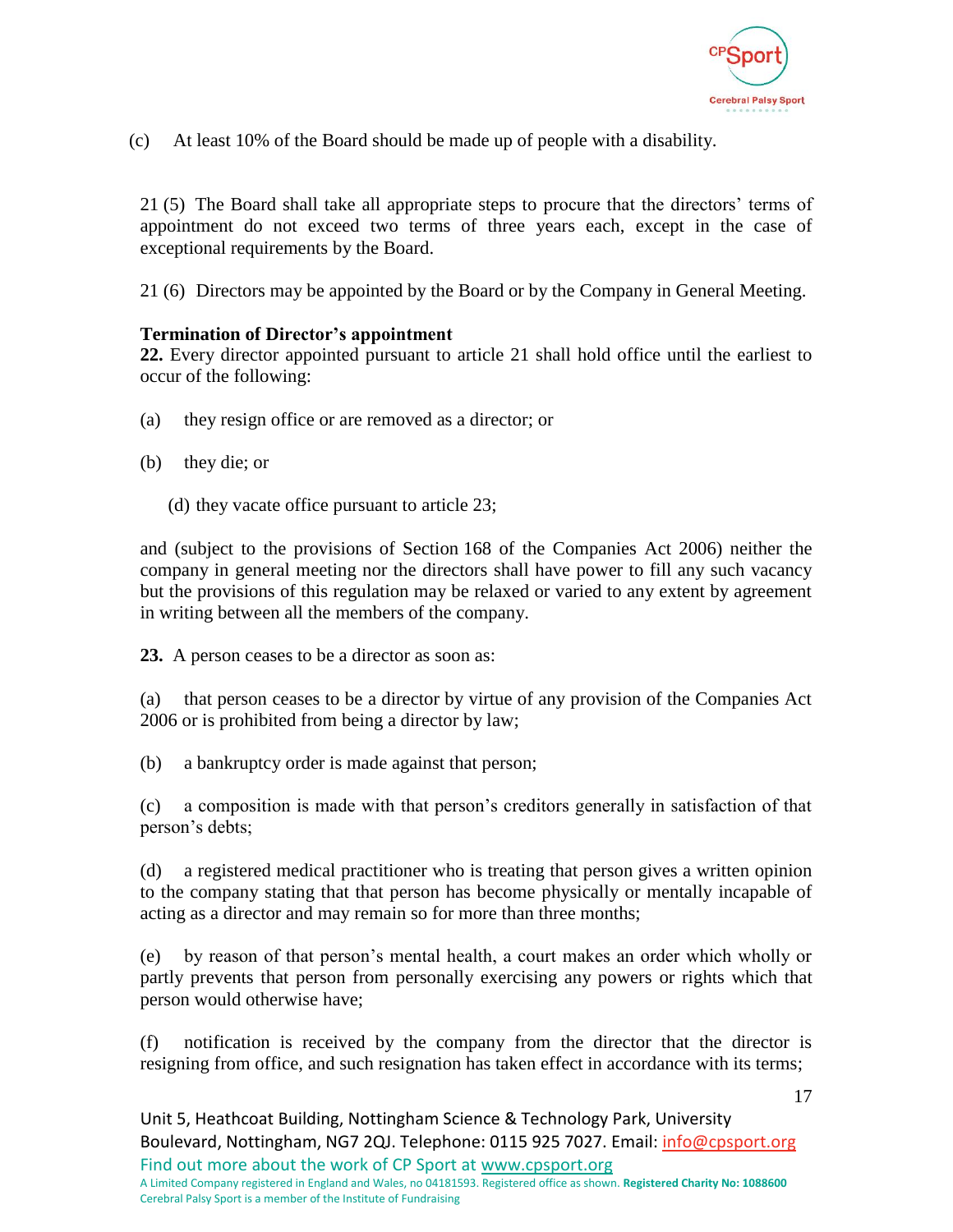

(g) the director shall for more than three consecutive meetings of the directors (excluding any called on short notice) have been absent without good cause and the directors resolve that such director's office be vacated; or

(h) such director is removed from office by a resolution of the directors that it is in the best interests of the Company that such directors' office be vacated passed at a meeting at which at least half of the directors are present. Such a resolution must not be passed unless:

(i) the director has been given at least 14 clear days' notice in writing of the meeting of the directors at which the resolution will be proposed and the reasons why it will be proposed; and

(ii) the director has been given a reasonable opportunity to make representations to the meeting either in person or in writing. The other directors must consider any representations made by the director (or the director's representative) and inform the director of their decision following such consideration. There shall be no right of appeal from a decision of the directors to terminate the directorship of a director.

# **Directors' expenses**

**24.** The company may pay any reasonable expenses which the directors properly incur in connection with their attendance at:

- (a) meetings of directors or committees of directors, or
- (b) general meetings,

or otherwise in connection with the exercise of their powers and the discharge of their responsibilities in relation to the company.

# PART 5 MEMBERS

#### BECOMING AND CEASING TO BE A MEMBER

#### **Applications for membership**

**25. (1)** No person shall become a member of the company unless they are approved in writing by all the Board or such persons as the Board may delegate from time to time to approve memberships pursuant to the powers contained in article 8. Every person who wishes to become a member shall deliver to the company an application for membership in writing in such form as the directors require. A membership fee may be payable by members at the request of directors. The Board shall decide the amount of such fee and the procedures by which it shall be levied. The Company shall keep a register of members.

Unit 5, Heathcoat Building, Nottingham Science & Technology Park, University Boulevard, Nottingham, NG7 2QJ. Telephone: 0115 925 7027. Email: [info@cpsport.org](mailto:info@cpsport.org) Find out more about the work of CP Sport at [www.cpsport.org](http://www.cpsport.org/) A Limited Company registered in England and Wales, no 04181593. Registered office as shown. **Registered Charity No: 1088600** Cerebral Palsy Sport is a member of the Institute of Fundraising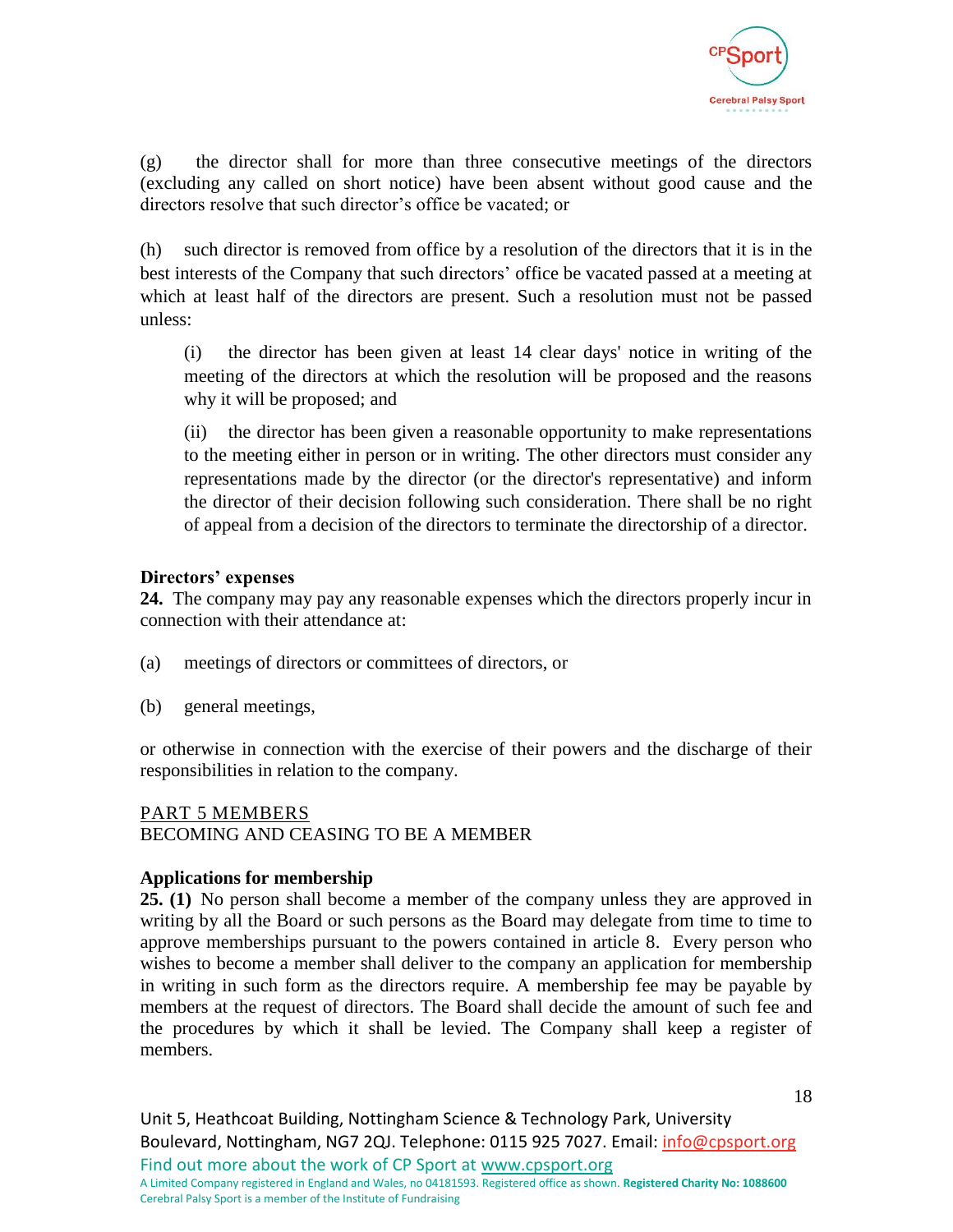

25 (2) The categories of members as at the date of the adoption of these Articles are as follows:

(a) Adult Members, being individuals over the age of 18;

(b) Junior Members, being individuals under the age of 18;

(c) Family Members, being a family comprising of parents, step parents, children or stepchildren;

(d) Honorary Members, being persons approved by the Board who, by virtue of their dedication and service to the Company are deemed by the Board to qualify for honorary membership;

(e) Life Members, being members who have been members of the Company for 15 consecutive years;

(f) Honorary Life Members, being members who have been members of the Company for 15 consecutive years and who, by virtue, of their dedication and service to the Company are deemed by the Board to qualify for honorary life memberships;

(g) Organisation Members, being corporate entities such as companies, partnerships, LLP's or similar bodies and other organisations; that are registered at Companies House.

(h) Professional Members, being coaches, physiotherapists or other professionals working with people with cerebral palsy.

(i) Sporting Ambassadors, being invited representatives that the Board or such persons as the Board may delegate from time to time to approve the role of Sporting Ambassador and have signed the required role agreement.

(3) The Board shall be entitled to change, vary or replace from time to time the various categories of members and the rules attaching to those categories without seeking the approval of the members or any category of the members.

(4) All Supporters shall be entitled to receive information and bulletins from the Company and may opt out at any time.

(5) The voting rights of members are set out in article 27 (6).

#### **Termination of membership**

**26.** (1) Any member of the company may retire, provided that after such retirement the number of members is not less than three.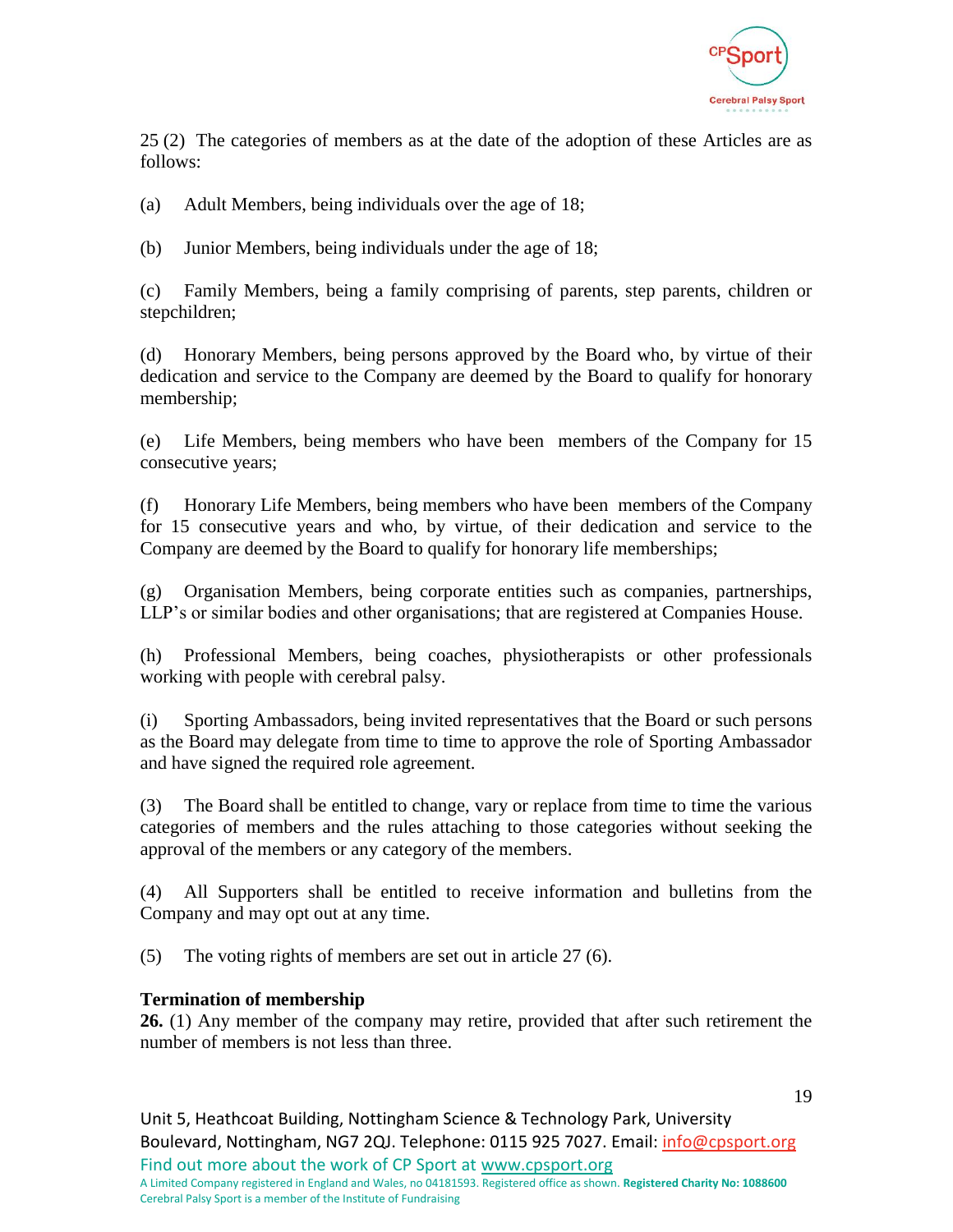

26 (2) Membership is not transferable.

26 (3) A member shall cease to be a member if:

- (a) the member dies or, if it is an organisation, ceases to exist;
- (b) the member resigns by giving notice to the Company in writing, unless the resignation would cause there to be fewer than three members;
- (c) any subscription or other sum payable by the member to the Company remains unpaid within six months of it falling due and the Company notifies the member in writing of the termination of their membership;
- (d) the member is removed from membership by a resolution of the directors that it is in the best interests of the Company that the membership is terminated. Such a resolution may not be passed unless:

(i) the member has been given at least 14 clear days' notice in writing of the meeting of the directors at which the resolution will be proposed and the reasons why it will be proposed; and

(ii) the member or, at the option of the member, the member's representative (who need not be a member of the Company) has been given a reasonable opportunity to make representations to the meeting either in person or in writing. The directors must consider any representations made by the member (or the member's representative) and inform the member of their decision following such consideration. There shall be no right of appeal from a decision of the directors to terminate the membership of a member.

(iii) A member removed from membership by such a resolution shall remain liable to pay to the Company any subscription or other sum owed by them and shall not be entitled to a refund of any such subscription or other sum paid by them to the Company;

(e) where the member is a director, the member ceases to be a director.

# ORGANISATION OF GENERAL MEETINGS

#### **Attendance and speaking at general meetings**

Cerebral Palsy Sport is a member of the Institute of Fundraising

**27.**(1) A person is able to exercise the right to speak at a general meeting when that person is in a position to communicate to all those attending the meeting, during the meeting, any information or opinions which that person has on the business of the meeting.

27 (2) A person is able to exercise the right to vote at a general meeting when:

20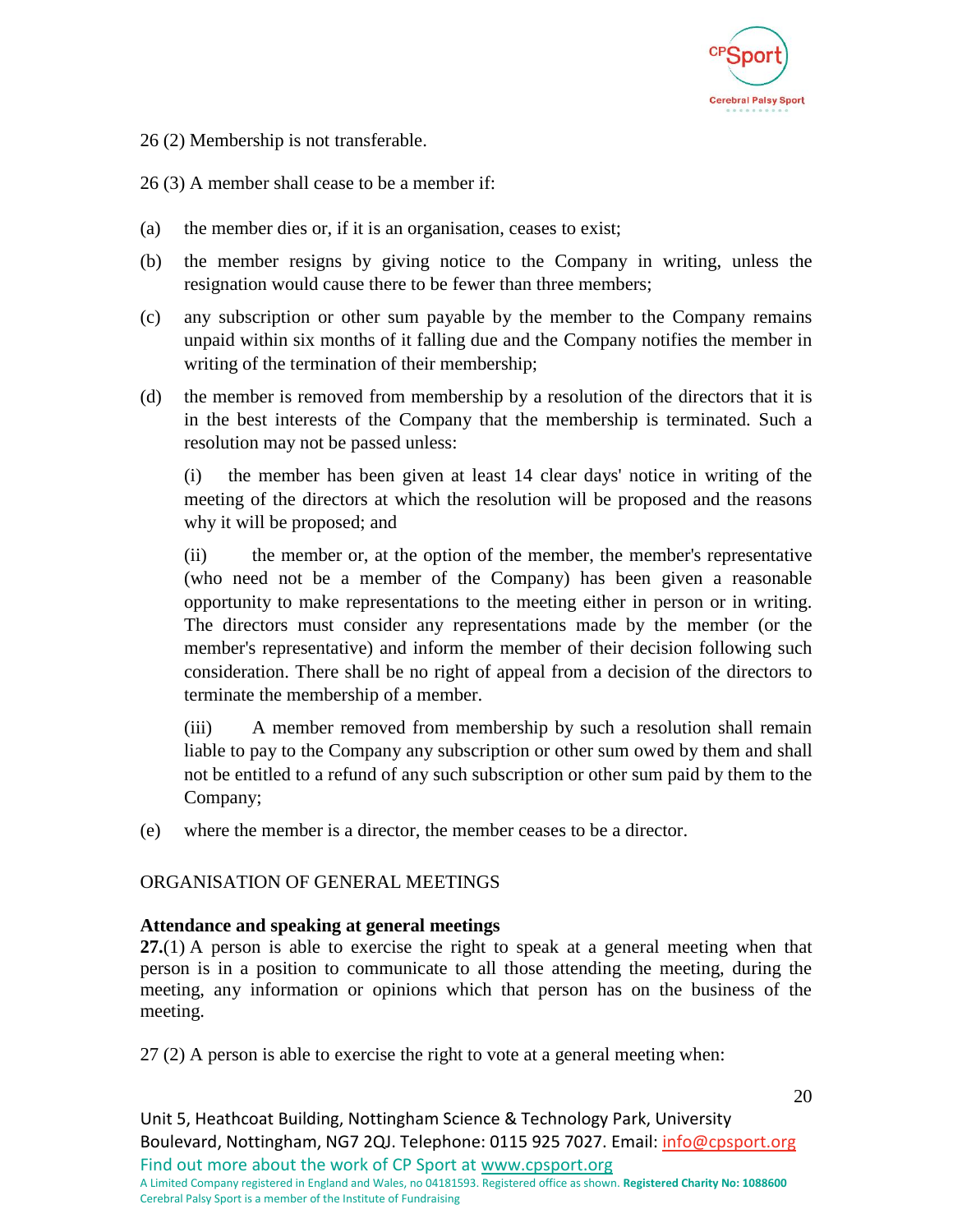

(a) that person is able to vote, during the meeting, on resolutions put to the vote at the meeting, and

(b) that person's vote can be taken into account in determining whether or not such resolutions are passed at the same time as the votes of all the other persons attending the meeting.

27 (3) The directors may make whatever arrangements they consider appropriate to enable those attending a general meeting to exercise their rights to speak or vote at it.

27 (4) In determining attendance at a general meeting, it is immaterial whether any two or more members attending it are in the same place as each other.

27 (5) Two or more persons who are not in the same place as each other attend a general meeting if their circumstances are such that if they have (or were to have) rights to speak and vote at that meeting, they are (or would be) able to exercise them.

27 (6) The voting rights attached to members at a general meeting on a poll or on a show of hands or on a written resolution are as follows:

- (a) each Adult Member, Honorary Member, Honorary Life Member, Life Member, Professional Member and Sporting Ambassador Member who is an individual shall have one vote;
- (b) a Junior Member shall not have a vote;
- (c) a Family Member shall have one vote per adult within the family membership up to a maximum of two votes; and
- (d) each Corporate Member and Professional Member (not being an individual) shall be entitled to appoint one person from their organization who will have one vote.

#### **Quorum for general meetings**

**28.** (1) No business other than the appointment of the chair of the meeting is to be transacted at a general meeting if the persons attending it do not constitute a quorum. Eight persons entitled to vote being a member or proxies for a member or a duly authorised representative of a corporation, shall be a quorum.

28 (2) The Company may hold in each year a general meeting as its Annual General Meeting, if held, and shall specify the meeting as such in the notice calling it. An Annual General Meeting shall be called by 21 clear days notice in writing.

28 (3) Where an Annual General Meeting is convened it shall: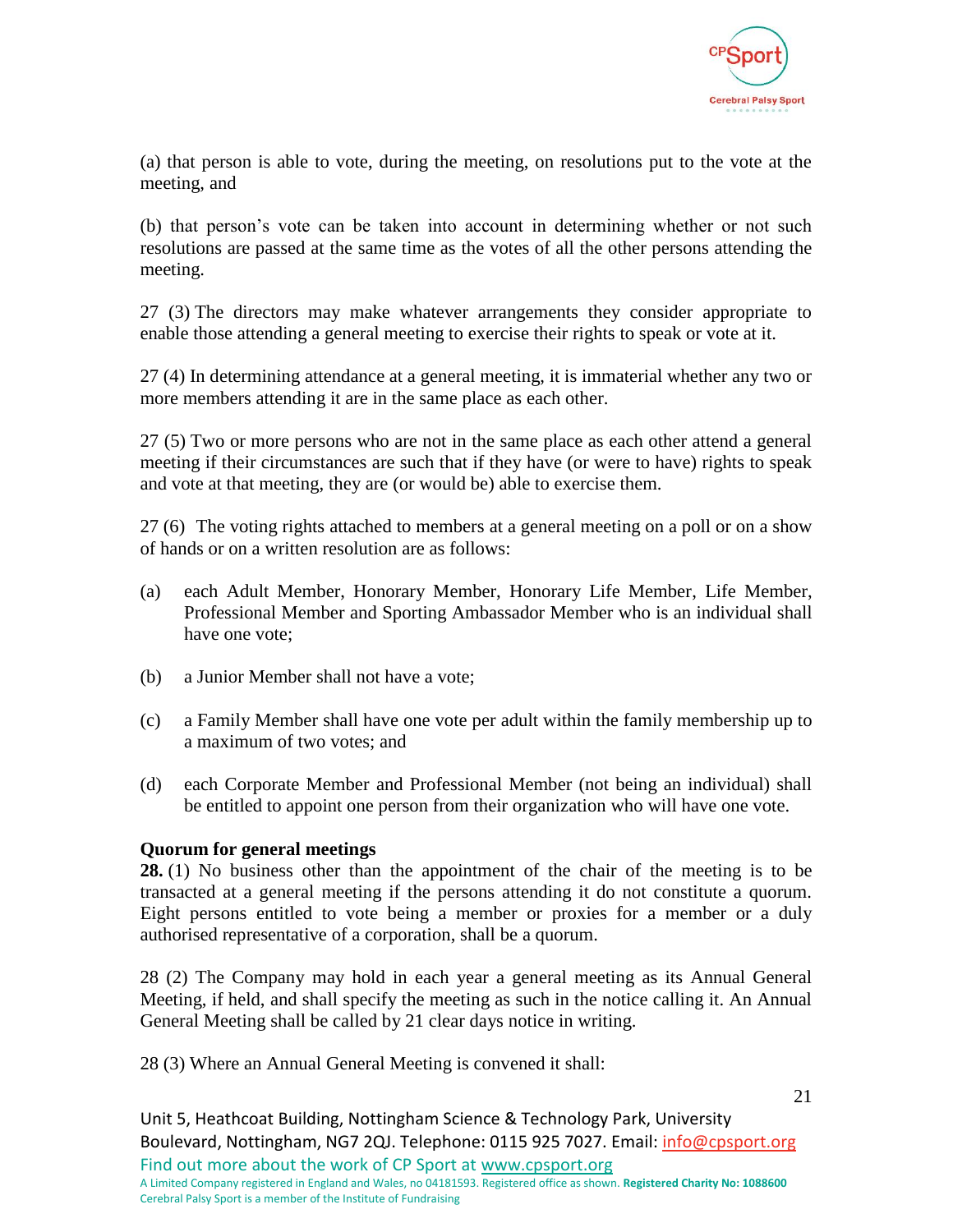

(a) receive from the Board, the Company's Accounts;

(b) receive from the Board a report of the activities of the Company since the previous Annual General Meeting;

(c) appoint the Company's auditors; and

(d) where appropriate appoint the elected directors in place of those retiring.

28 (4) General meetings other than the Annual General Meeting are called on a minimum of 14 days clear notice.

# **Secretary**

**29.** The directors may appoint any person who is willing to act as the secretary for such term at such remuneration and on such conditions as the directors think fit. From time to time the directors may decide to remove such person and to appoint a replacement.

# **Chairing general meetings**

**30**.(1) The chair of the Board of directors or in his or her absence some other director shall preside as chair of the meeting.

30 (2) If the chair is unwilling to chair the meeting or is not present within ten minutes of the time at which a meeting was due to start:

- (a) the directors present, or
- (b) (if no directors are present), the meeting,

must appoint a director or member to chair the meeting, and the appointment of the chair of the meeting must be the first business of the meeting.

30 (3) The person chairing a meeting in accordance with this article is referred to as "the chair of the meeting".

#### **Attendance and speaking by directors and non-members**

**31.**(1) Directors may attend and speak at general meetings, whether or not they are members.

31 (2) The chair of the meeting may permit other persons who are not members of the company to attend and speak at a general meeting.

#### **Adjournment**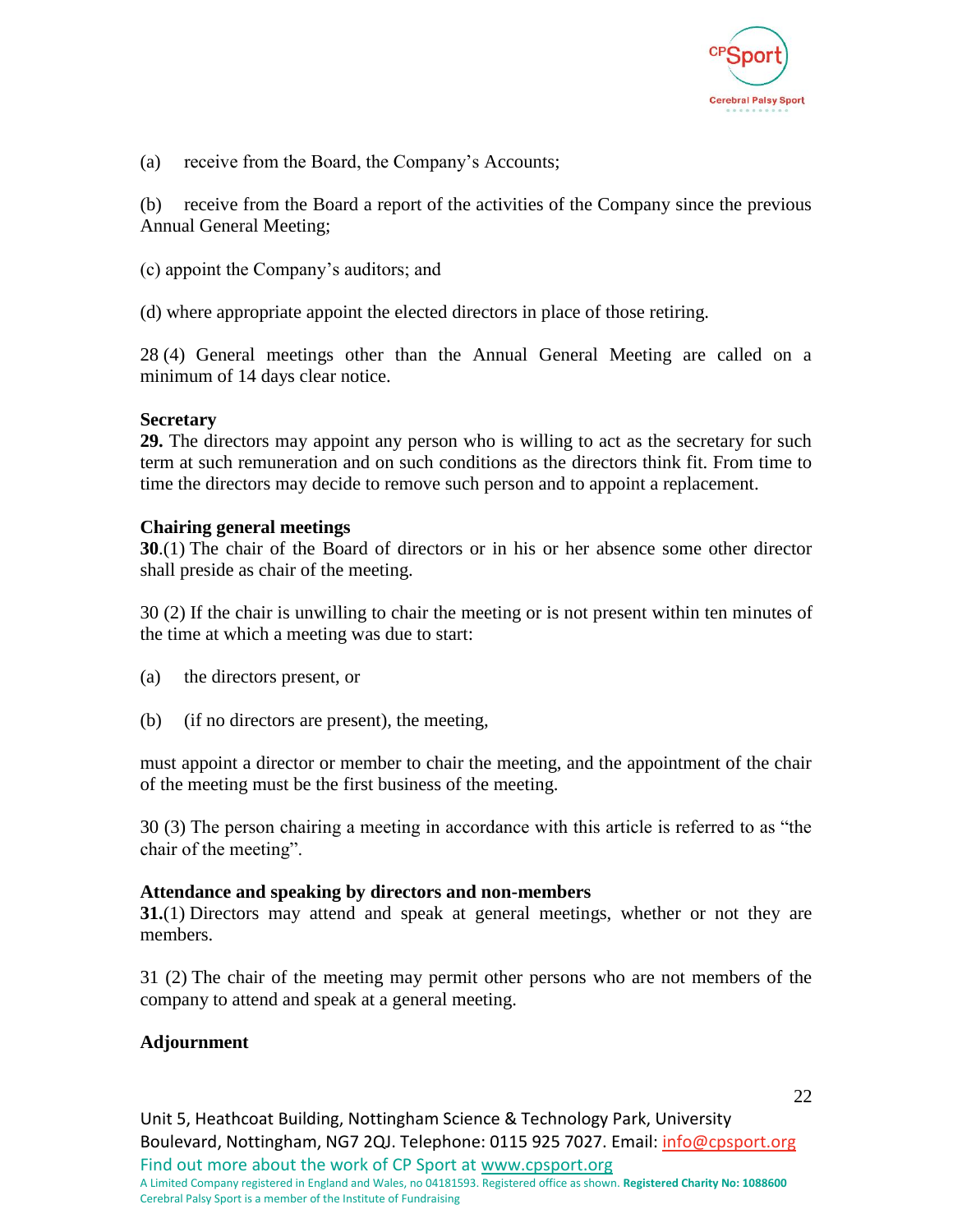

**32.**(1) If the persons attending a general meeting within half an hour of the time at which the meeting was due to start do not constitute a quorum, or if during a meeting a quorum ceases to be present, the chair of the meeting must adjourn it.

32 (2) The chair of the meeting may adjourn a general meeting at which a quorum is present if:

(a) the meeting consents to an adjournment, or

(b) it appears to the chair of the meeting that an adjournment is necessary to protect the safety of any person attending the meeting or ensure that the business of the meeting is conducted in an orderly manner.

32 (3) The chair of the meeting must adjourn a general meeting if directed to do so by the meeting.

32 (4) When adjourning a general meeting, the chair of the meeting must:

(a) either specify the time and place to which it is adjourned or state that it is to continue at a time and place to be fixed by the directors, and

(b) have regard to any directions as to the time and place of any adjournment which have been given by the meeting.

32 (5) If the continuation of an adjourned meeting is to take place more than 14 days after it was adjourned, the company must give at least 7 clear days' notice of it (that is, excluding the day of the adjourned meeting and the day on which the notice is given):

(a) to the same persons to whom notice of the company's general meetings is required to be given, and

(b) containing the same information which such notice is required to contain.

32 (6) No business may be transacted at an adjourned general meeting which could not properly have been transacted at the meeting if the adjournment had not taken place.

#### VOTING AT GENERAL MEETINGS

#### **Voting: general**

**33.** (1) A resolution put to the vote of a general meeting must be decided on a show of hands by those members or their representatives entitled to vote at such general meeting unless a poll is duly demanded in accordance with the articles.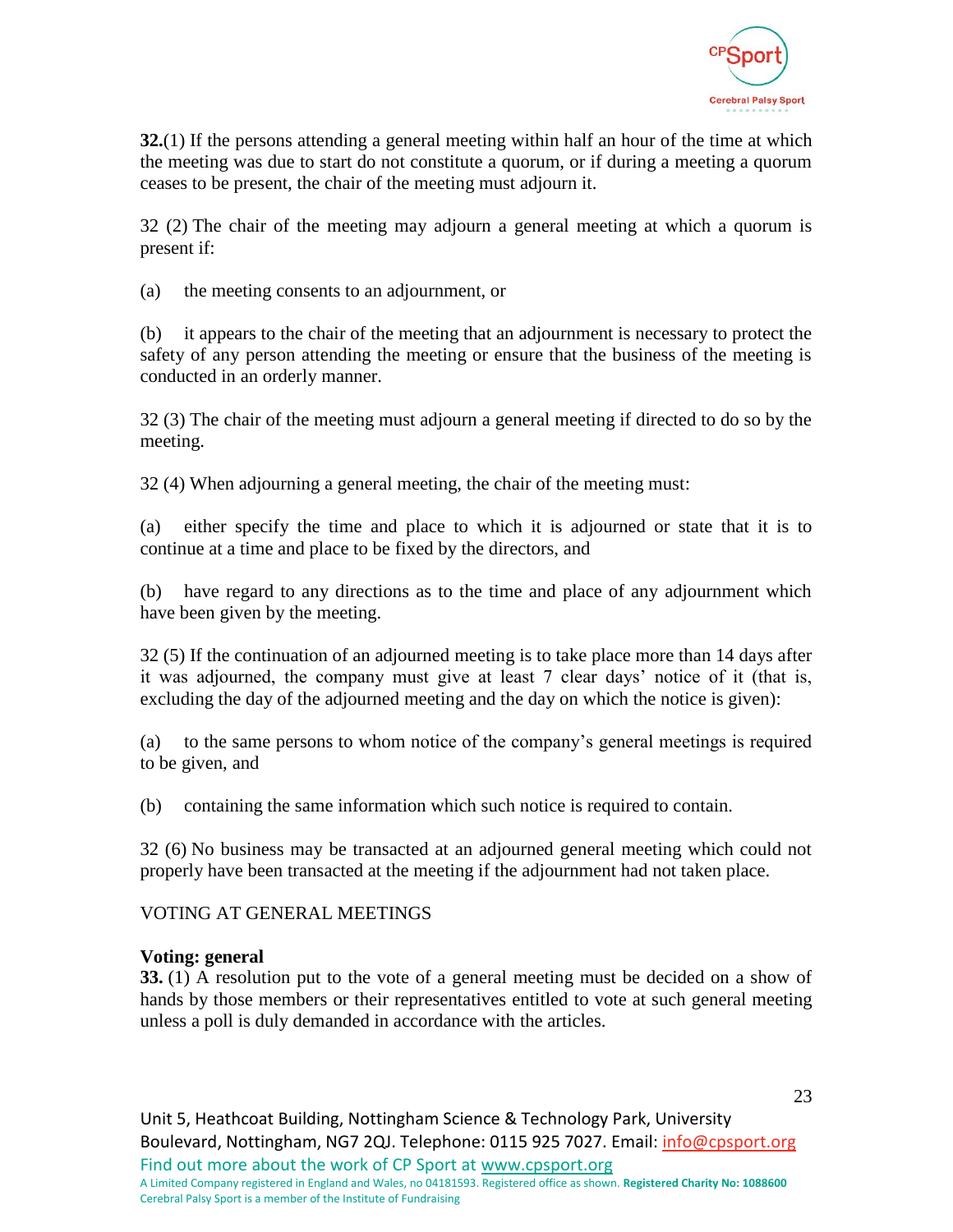

33 (2) If the numbers of votes for and against a resolution are equal, the chair of the meeting has a casting vote.

33 (3) A director shall not have a vote, unless he is also a member.

# **Errors and disputes**

**34.**(1) No objection may be raised to the qualification of any person voting at a general meeting except at the meeting or adjourned meeting at which the vote objected to is tendered, and every vote not disallowed at the meeting is valid.

34 (2) Any such objection must be referred to the chair of the meeting whose decision is final.

# **Poll votes**

**35.**(1) A poll on a resolution may be demanded:

(a) in advance of the general meeting where it is to be put to the vote, or

(b) at a general meeting, either before a show of hands on that resolution or immediately after the result of a show of hands on that resolution is declared.

35 (2) A poll may be demanded by:

- (a) the chair of the meeting;
- (b) the directors;
- (c) two or more persons having the right to vote on the resolution; or

(d) a person or persons representing not less than one tenth of the total voting rights of all the members having the right to vote on the resolution.

35 (3) A demand for a poll may be withdrawn if:

- (a) the poll has not yet been taken, and
- (b) the chair of the meeting consents to the withdrawal.

35 (4) Polls must be taken immediately and in such manner as the chair of the meeting directs.

#### **Content of proxy notices**

**36.**(1) Proxies may only validly be appointed by a notice in writing (a "proxy notice") which:

Unit 5, Heathcoat Building, Nottingham Science & Technology Park, University Boulevard, Nottingham, NG7 2QJ. Telephone: 0115 925 7027. Email: [info@cpsport.org](mailto:info@cpsport.org) Find out more about the work of CP Sport at [www.cpsport.org](http://www.cpsport.org/) A Limited Company registered in England and Wales, no 04181593. Registered office as shown. **Registered Charity No: 1088600** Cerebral Palsy Sport is a member of the Institute of Fundraising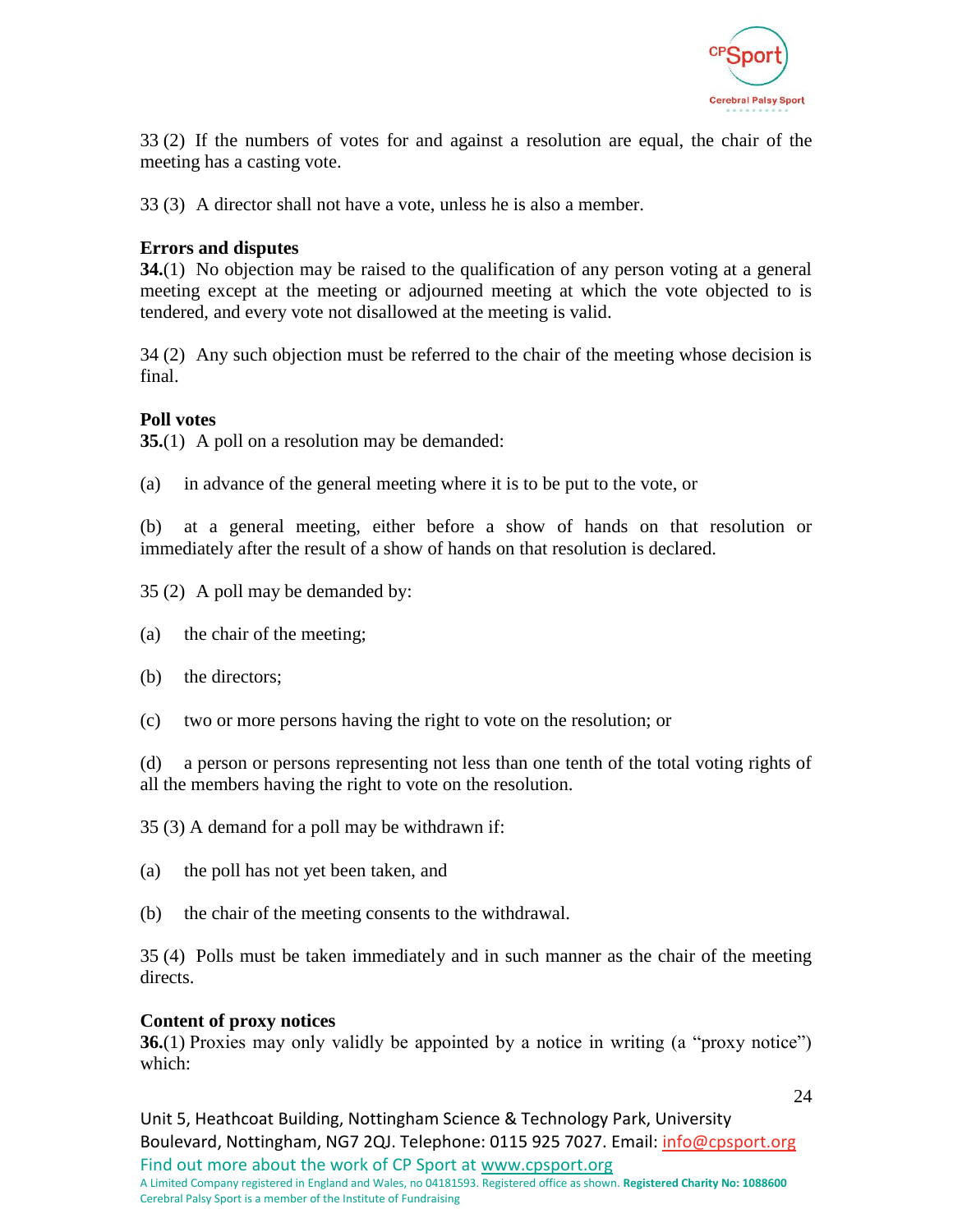

(a) states the name and address of the member appointing the proxy;

(b) identifies the person appointed to be that member's proxy and the general meeting in relation to which that person is appointed;

(c) is signed by or on behalf of the member appointing the proxy, or is authenticated in such manner as the directors may determine; and

(d) is delivered to the company in accordance with the articles and any instructions contained in the notice of the general meeting to which they relate.

36 (2) The company may require proxy notices to be delivered in a particular form, and may specify different forms for different purposes.

36 (3) Proxy notices may specify how the proxy appointed under them is to vote (or that the proxy is to abstain from voting) on one or more resolutions.

36 (4) Unless a proxy notice indicates otherwise, it must be treated as:

(a) allowing the person appointed under it as a proxy discretion as to how to vote on any ancillary or procedural resolutions put to the meeting, and

(b) appointing that person as a proxy in relation to any adjournment of the general meeting to which it relates as well as the meeting itself.

#### **Delivery of proxy notices**

**37.**(1) A person who is entitled to attend, speak or vote (either on a show of hands or on a poll) at a general meeting remains so entitled in respect of that meeting or any adjournment of it, even though a valid proxy notice has been delivered to the company by or on behalf of that person.

37 (2) An appointment under a proxy notice may be revoked by delivering to the company a notice in writing given by or on behalf of the person by whom or on whose behalf the proxy notice was given.

37 (3) A notice revoking a proxy appointment only takes effect if it is delivered before the start of the meeting or adjourned meeting to which it relates.

37 (4) If a proxy notice is not executed by the person appointing the proxy, it must be accompanied by written evidence of the authority of the person who executed it to execute it on the appointor's behalf.

#### **Amendments to resolutions**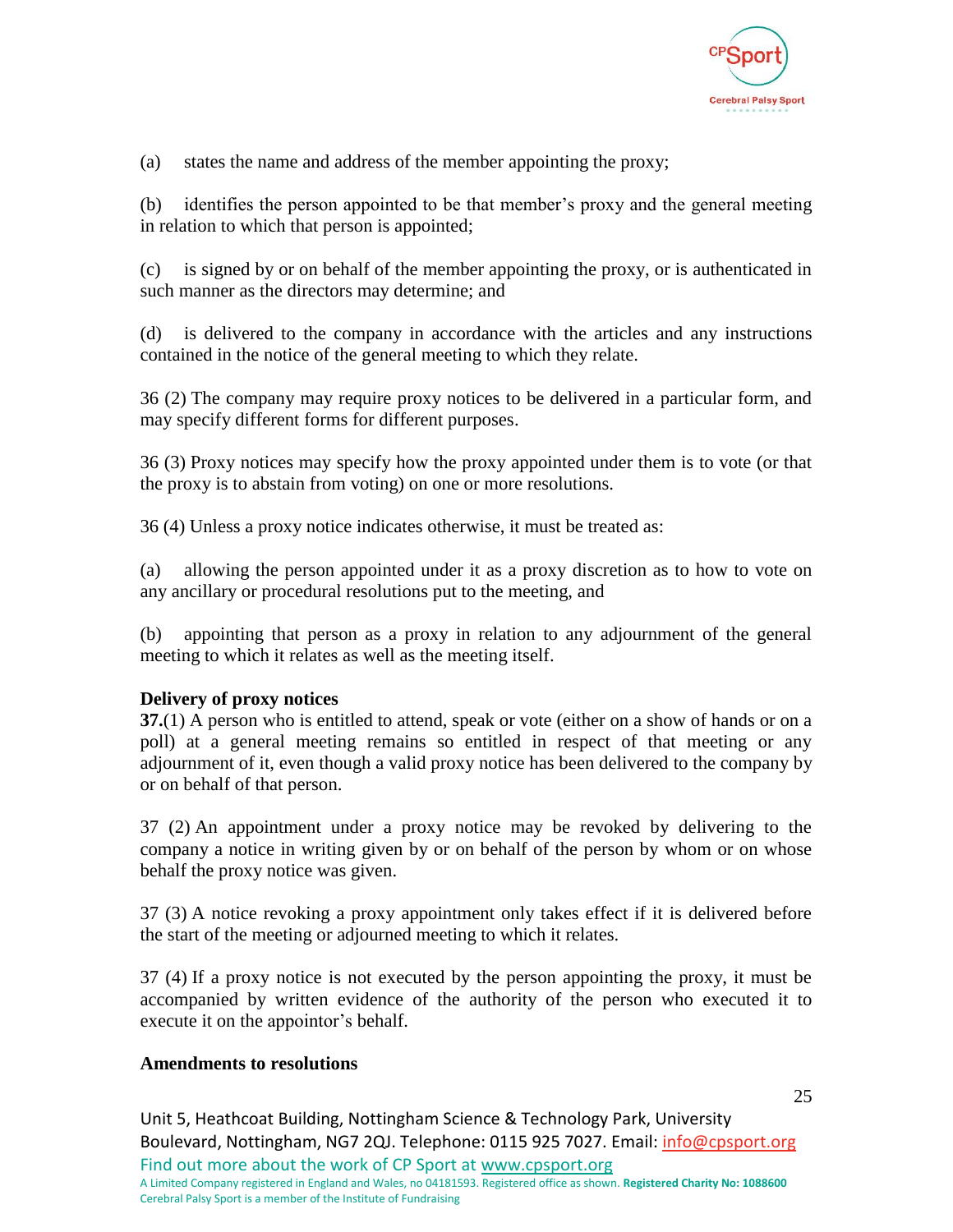

**38.**(1) An ordinary resolution to be proposed at a general meeting may be amended by ordinary resolution if:

(a) notice of the proposed amendment is given to the company in writing by a person entitled to vote at the general meeting at which it is to be proposed not less than 48 hours before the meeting is to take place (or such later time as the chair of the meeting may determine), and

(b) the proposed amendment does not, in the reasonable opinion of the chairman of the meeting, materially alter the scope of the resolution.

38 (2) A special resolution to be proposed at a general meeting may be amended by ordinary resolution, if:

(a) the chair of the meeting proposes the amendment at the general meeting at which the resolution is to be proposed, and

(b) the amendment does not go beyond what is necessary to correct a grammatical or other non-substantive error in the resolution.

38 (3) If the chair of the meeting, acting in good faith, wrongly decides that an amendment to a resolution is out of order, the chair's error does not invalidate the vote on that resolution.

#### WRITTEN RESOLUTIONS

**39.** A resolution in writing signed by or on behalf of each member who would have been entitled to vote upon it if it had been proposed at a general meeting at which he was present shall be as effectual as if it had been passed at a general meeting duly convened and held and may consist of several instruments in the like form each signed by or on behalf of one or more members.

#### PART 6 ADMINISTRATIVE ARRANGEMENTS

#### **Means of communication to be used**

**40.**(1) Subject to the articles, anything sent or supplied by or to the company under the articles may be sent or supplied in any way in which the Companies Act 2006 provides for documents or information which are authorised or required by any provision of that Act to be sent or supplied by or to the company.

40 (2) Subject to the articles, any notice or document to be sent or supplied to a director in connection with the taking of decisions by directors may also be sent or supplied by the means by which that director has asked to be sent or supplied with such notices or documents for the time being.

26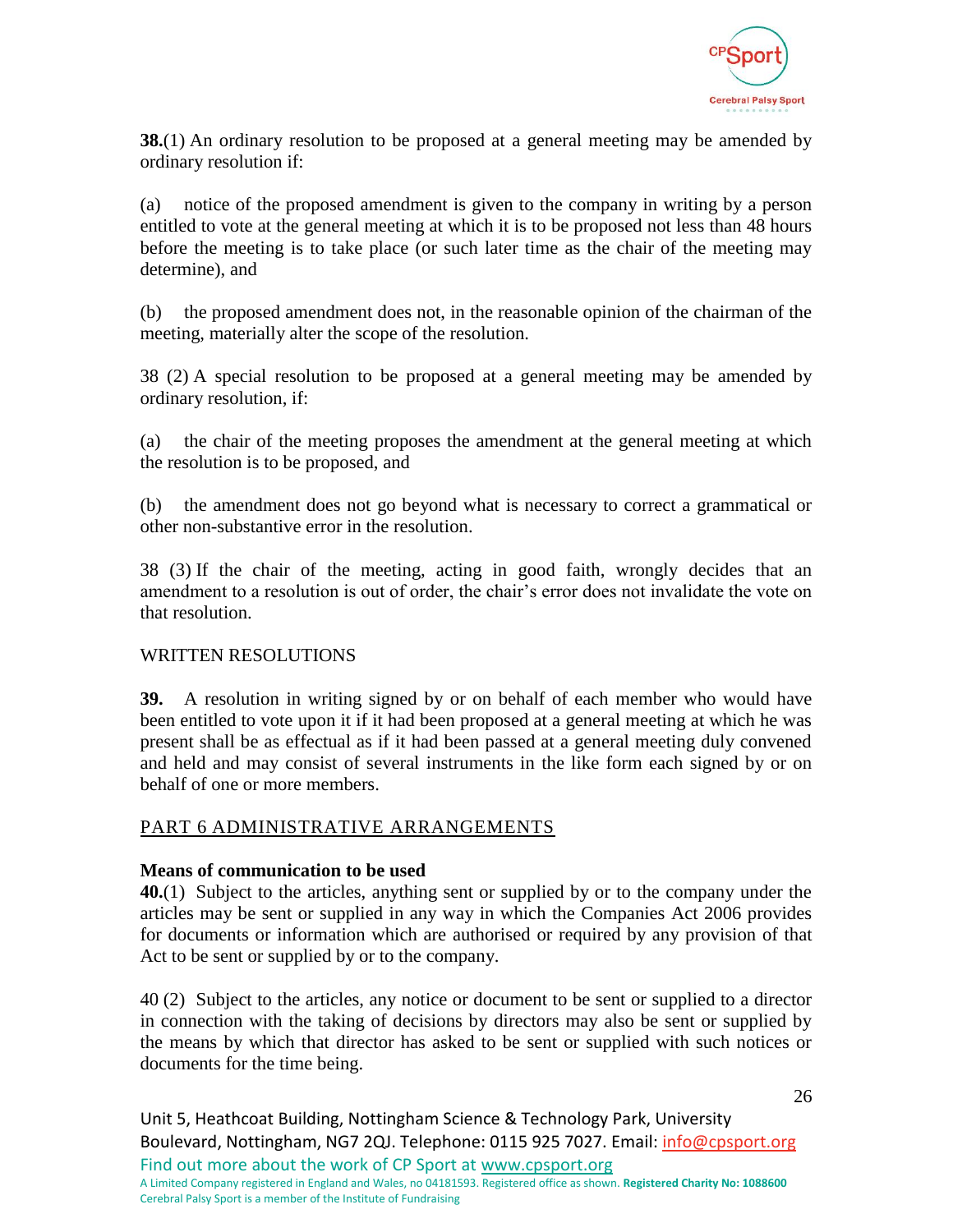

40 (3) A director may agree with the company that notices or documents sent to that director in a particular way are to be deemed to have been received within a specified time of their being sent, and for the specified time to be less than 48 hours.

# **Company seals**

**41.**(1) Any common seal may only be used by the authority of the directors.

41 (2) The directors may decide by what means and in what form any common seal is to be used.

41 (3) Unless otherwise decided by the directors, if the company has a common seal and it is affixed to a document, the document must also be signed by at least one authorised person in the presence of a witness who attests the signature.

41 (4) For the purposes of this article, an authorised person is:

- (a) any director of the company;
- (b) the company secretary (if any); or

(c) any person authorised by the directors for the purpose of signing documents to which the common seal is applied.

#### **No right to inspect accounts and other records**

**42.** Except as provided by law or authorised by the directors or an ordinary resolution of the company, no person is entitled to inspect any of the company's accounting or other records or documents merely by virtue of being a member.

#### **Provision for employees on cessation of business**

**43.** The directors may decide to make provision for the benefit of persons employed or formerly employed by the company or any of its subsidiaries (other than a director or former director or shadow director) in connection with the cessation or transfer to any person of the whole or part of the undertaking of the company or that subsidiary.

DIRECTORS' INDEMNITY AND INSURANCE

#### **Indemnity**

**44.**(1) Subject to paragraph (2), a relevant director of the company or an associated company may be indemnified out of the company's assets against:

(a) any liability incurred by that director in connection with any negligence, default, breach of duty or breach of trust in relation to the company or an associated company,